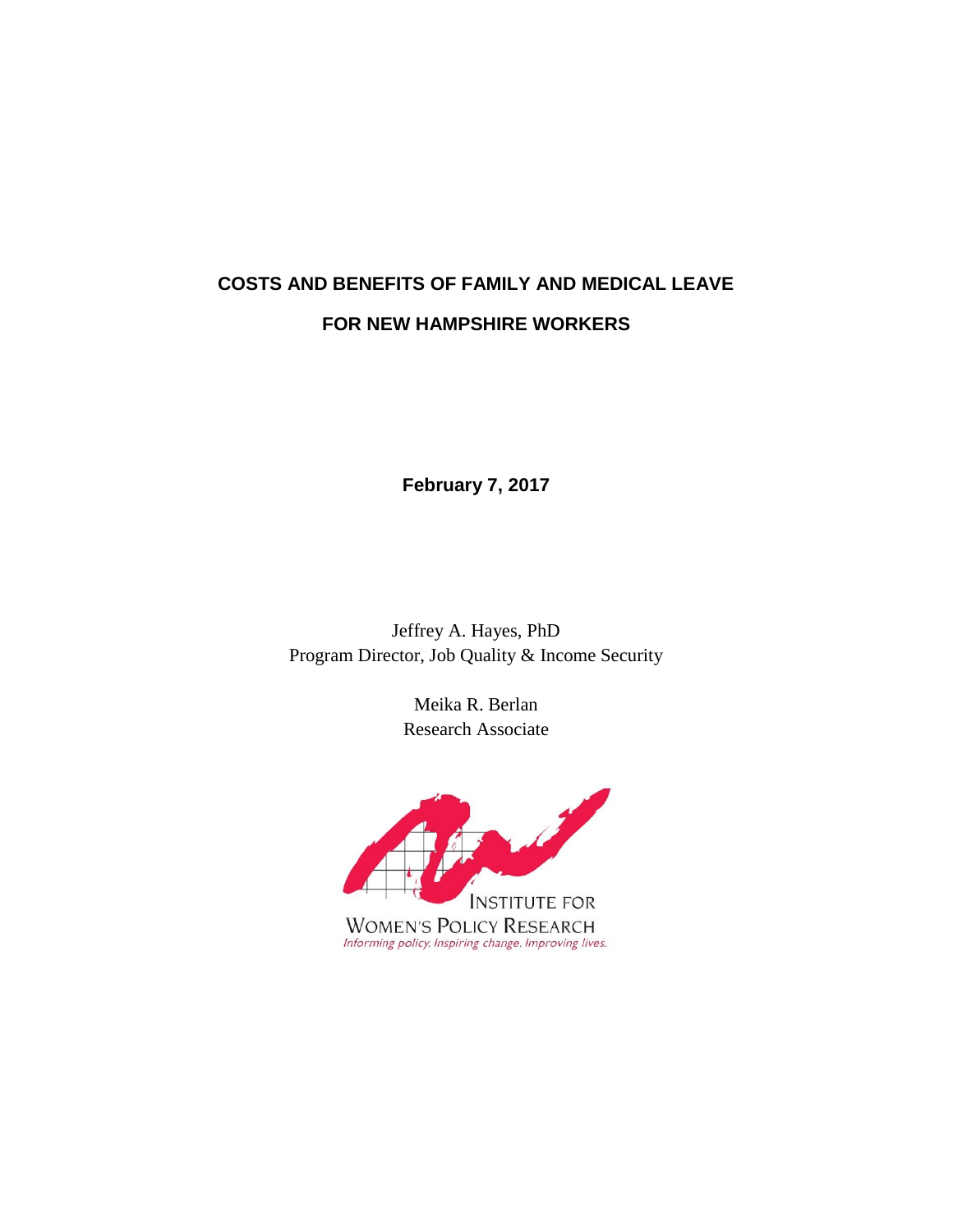#### **EXECUTIVE SUMMARY**

It has been more than 20 years since the federal Family and Medical Leave Act (FMLA) was signed, extending job protection to eligible workers when they need to take time (up to 12 weeks) to care for their own health, a new child, or their families. FMLA does not require, however, that employers compensate their employees for this time. In four states – California, New Jersey, Rhode Island, and New York – existing temporary disability insurance (TDI) systems were expanded to provide paid family leave as social insurance programs that jointly provide partial wage replacement for workers' family and medical leaves. In many state and local jurisdictions across the country, legislatures are considering proposals to provide paid family and medical leave, but few have TDI systems in place and would need to build a new social insurance system to provide this benefit.

This report provides cost estimates for a series of policy scenarios for employers in New Hampshire representing selected eligibility criteria and benefit levels. It uses a recently updated simulation model that estimates leave-taking behaviors for workers and the characteristics of the leaves they take under different program designs. The results include descriptions of how each policy will impact leave-taking decisions and discussions of how each policy will affect different groups of workers.

Policy scenarios are compared with a baseline model representing the current policy climate, in which some workers receive compensation from their employers while taking leave, but there is no program benefit. Under the current policy, the model estimates that New Hampshire workers take over 109,000 leaves per year for family and medical reasons. According to the 2012 FMLA Employee Survey data collected by Abt Associates, nearly two-thirds of the leaves taken nationally are at least partially compensated by employers using a variety of paid time off policy options, such as vacation, sick days, insurance, or consolidated leave programs (Klerman, Daley, and Pozniak 2014). Smith and Adams (2016) find that less than one-third of New Hampshire workers have access to paid leave for family and medical needs covered by the FMLA.

This report focuses on three alternative paid leave policy scenarios that provide partial wage replacement for eligible workers. Under the first scenario, when all New Hampshire employers are covered, total leave-taking, including paid and unpaid family and medical leaves, would increase by nearly 20 percent to 131,000 leaves annually. The cost of the leave benefits would be \$155.7 million or 0.52 percent of payroll earnings after adding \$7.8 million (5 percent) for administrative costs. This works out to an average cost per New Hampshire worker of \$5.11 per week.

The second and third scenarios estimate leave-taking behaviors for workers employed in establishments of 25 or more and 50 or more employees, respectively. These two models leave out many New Hampshire workers and result in fewer eligible leaves, but lower total program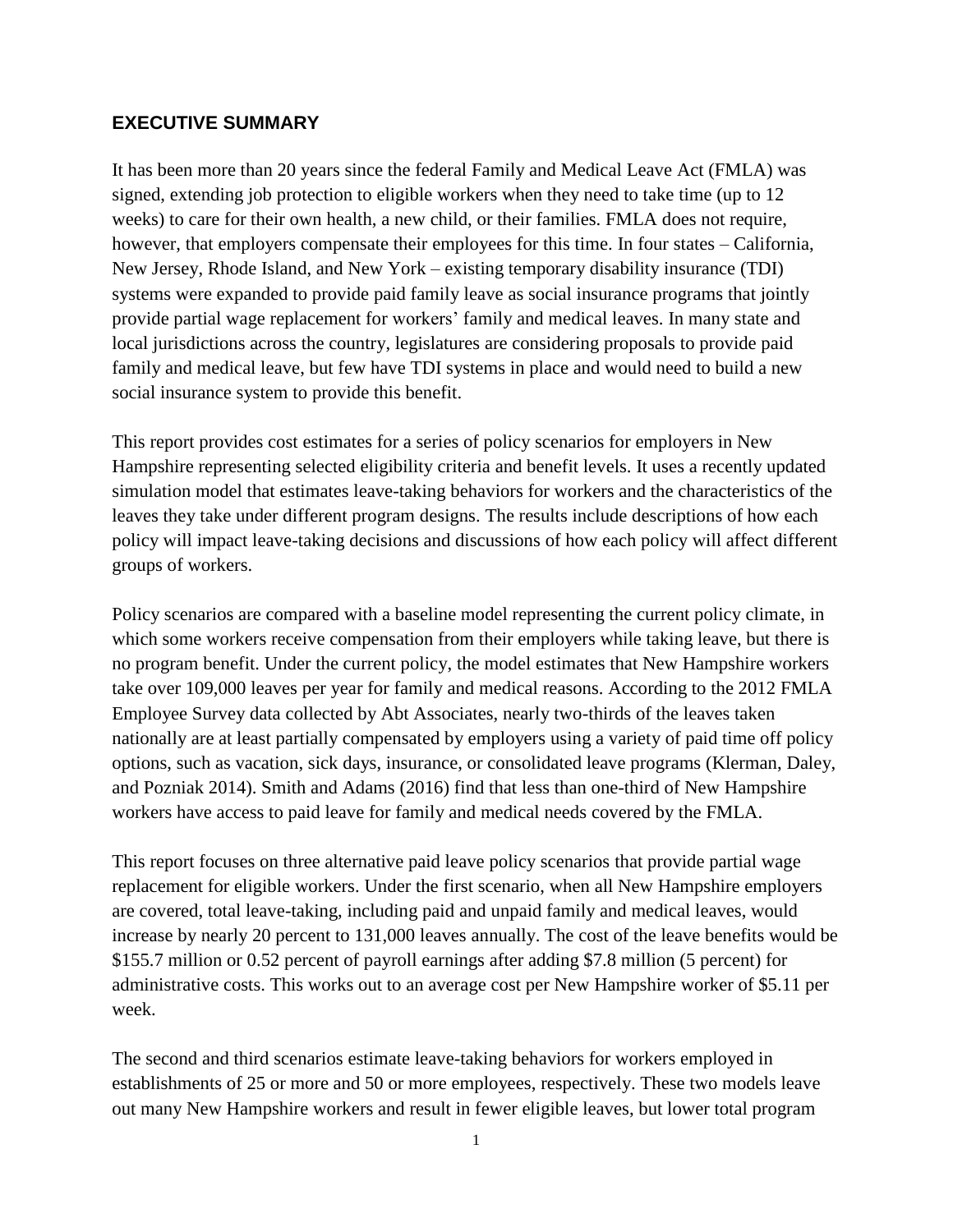costs; however the costs as a share of payroll earnings for the workers covered and the weekly cost for an average worker are higher. Analyzing the variation in leave-taking behaviors among the different groups of workers who receive paid leave show that covering only medium and large employers reduces the impact of the paid leave programs.

Additional analyses are also provided for programs that would allow individual workers to choose whether or not to participate in a family and medical leave program. While these estimates are subject to several important caveats, comparing the results for programs based on firm size and programs based on voluntary participation, suggests that the per worker cost (defined as a share of taxable payroll and the weekly premium) under a voluntary program would be 30 to 60 percent higher within the range of worker participation rates examined.

The results highlight the importance of program design issues such as eligibility criteria, coverage, and reasons for accessing program benefits. More universal program designs perform better at providing benefits at the lowest cost per worker.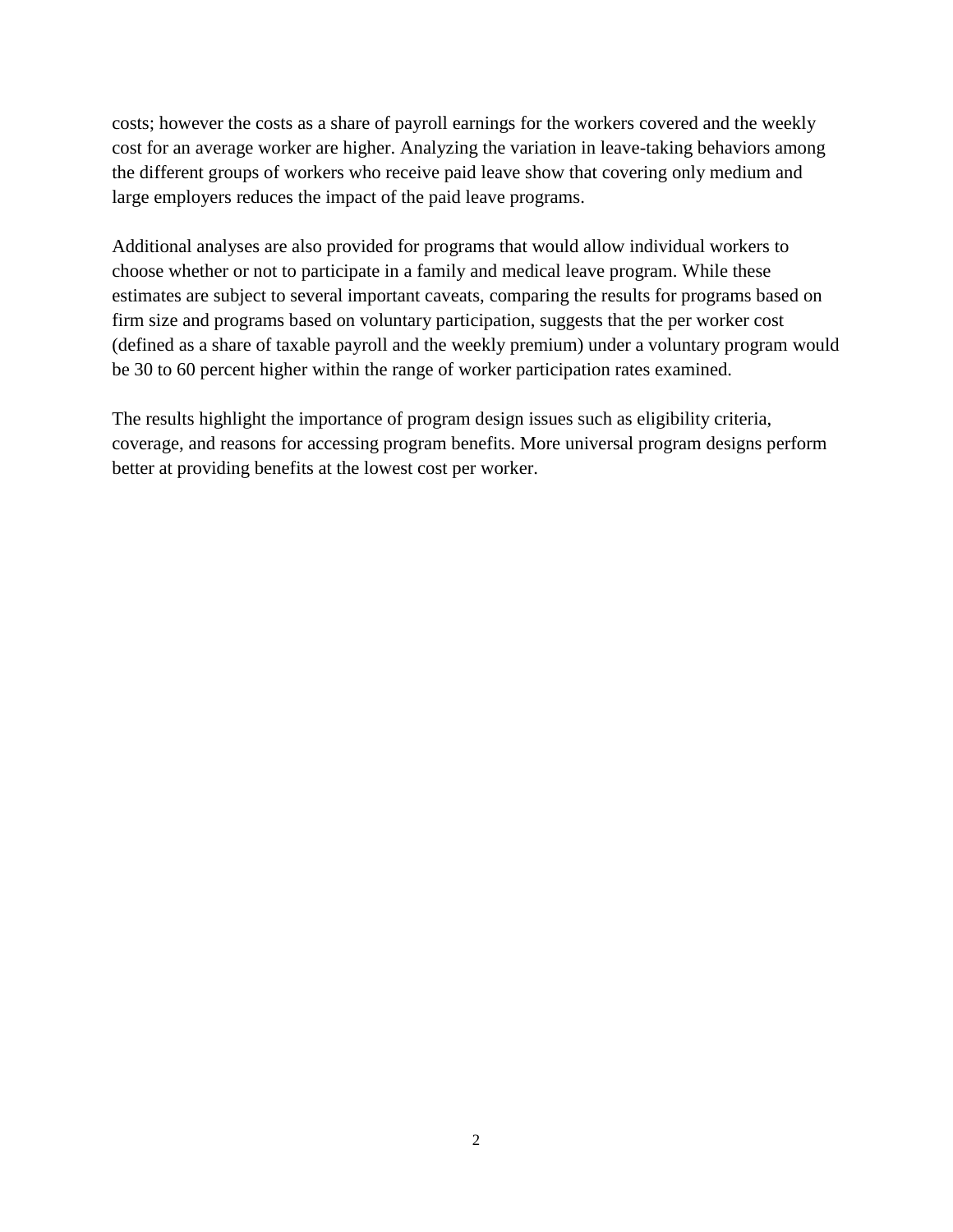#### **WORKER LEAVE IN NEW HAMPSHIRE**

The federal Family and Medical Leave Act (FMLA) of 1993 introduced access to unpaid leave to a large swath of Americans upon its implementation. FMLA requires that workers be employed for one year with the same employer and must have worked 1,250 hours within the last 12 months leading up to the beginning of the leave period. While this law provides workers with greater flexibility in meeting their demands outside of the workplace, it does not provide workers with compensation during their time away from work. This is especially problematic for low-wage workers who already struggle to make ends meet, in which decisions to take leave to bond with a new child or to provide much needed care for a loved one, carry a heavy financial burden. Workers who are employed by small organizations are also disadvantaged under this legislation since only firms with 50 or more employees are covered under FMLA. Klerman, Daley, and Pozniak (2014) estimate that 59 percent of workers meet these three major requirements and are eligible for leave under FMLA.

The FMLA provides job protection for covered workers who take leave, ensuring their job upon their return. This places uncovered workers at an even greater disadvantage, as they may risk their jobs and income when they take leave for family or medical reasons. Due to these policy related shortcomings there has been growing discussion around paid family leave, which has drawn attention to the fact that the U.S. still falls behind many developed countries in providing workers with paid leave for temporary family and medical emergency situations.

State policies that have been implemented to address some of the gaps in FMLA coverage can provide information and insights about the outcomes of adopting a policy of this type. California was the first state to adopt a paid family care leave policy in 2002 and uses an employee payroll deduction as the funding mechanism, which limits the costs to employers. California workers can receive up to 6 weeks of paid leave for the arrival of a new child or to provide care to family members under this law; under California's TDI system workers can obtain up to 52 weeks of partial wage replacement for personal illness or injury. An amendment to the California policy was signed into law in April of 2016 and increases the amount of compensation received while on leave from 55 percent of wages to 60 percent of wages, or 70 percent of wages for lowincome workers. New York was the last state to adopt a policy (in April of 2016) and also uses an employee payroll deduction to fund the program. New York's generous policy provides workers with up to twelve weeks of paid leave once the policy is fully implemented in 2021. California, New Jersey, Rhode Island, and New York's policies expanded existing temporary disability insurance (TDI) systems to include paid leave for child bonding and family care. Only the two most recently adopted state paid family leave programs (Rhode Island and New York) expanded the FMLA job protections for employees to cover more workers under their state paid leave programs than by the federal FMLA.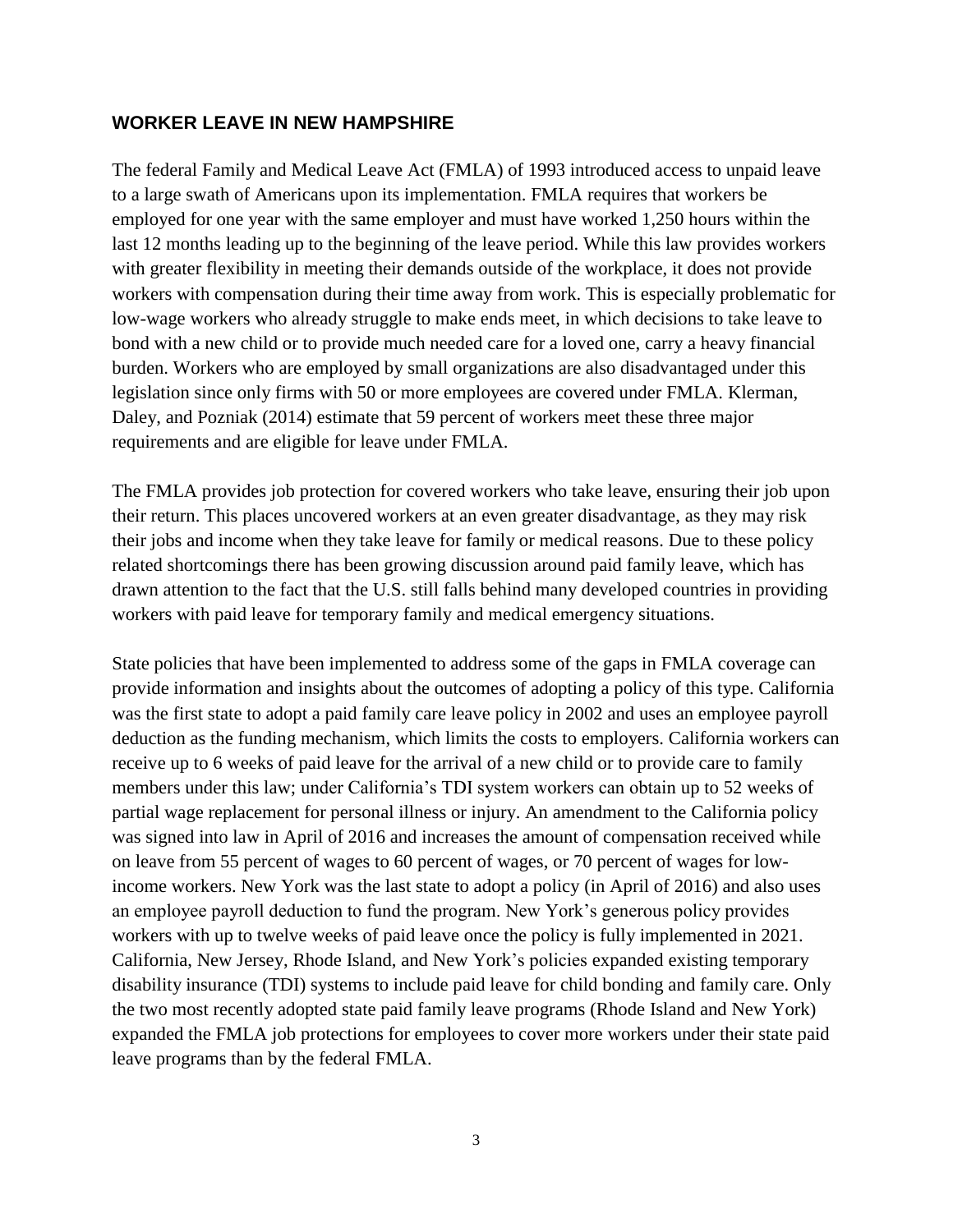Paid leave policies can yield benefits for both employees and their employers. The California state law has been in place for over a decade and has provided an opportunity to examine and better understand the implications of adopting a paid leave policy. Researchers studying the California law found that paid leave policies can facilitate labor market attachment among new mothers, with a paid leave policy increasing the likelihood that new mothers will return to work within the first year after childbirth and increasing the amount of hours and weeks they work in the following year (Baum and Ruhm 2013). Research also demonstrates that a large majority of firms indicate no change or a positive change regarding employee morale (99 percent), productivity (89 percent), and profitability/performance (91 percent) (Appelbaum and Milkman 2011). Paid leave policies can also provide a cost savings to employers – Appelbaum and Milkman (2011) found that 87 percent of firms reported that costs had not increased and 9 percent reported a costs savings.

In addition to the FMLA, New Hampshire's Pregnancy Discrimination Act provides maternity leave to women working for companies employing more than six employees. The leave provides job protection for the period she is unable to do her job due to pregnancy, childbirth or related medical conditions. Under this policy she cannot be fired for the temporary condition, although she could be let go out of business necessity for the position or laid off as part of a general staff reduction. The law requires employers to treat the pregnancy in the same manner as they treat other temporary disabilities. If other workers receive pay, pregnant women must be paid. Similarly, if benefits are continued for employees temporarily unable to work due to health conditions, pregnant women must also continue to receive benefits. However, there is no requirement that the maternity leave be paid if leave for other workers' physical disabilities is taken without compensation. $<sup>1</sup>$ </sup>

New Hampshire Employment Security (NHES) applied for research funds from the U.S. Department of Labor to assess the costs and benefits of a paid family leave insurance program in New Hampshire. NHES contracted with the Carsey School of Public Policy at the University of New Hampshire to conduct research on paid family and medical leave in New Hampshire. IWPR subcontracted with the Carsey School to conduct an actuarial analysis to estimate various levels of employee participation in a paid leave insurance program under a range of design scenarios and to estimate associated costs of program benefits using a simulation model specifically designed for modeling paid family and medical leave programs.

 $\overline{\phantom{a}}$ 

 $1$  The federal Pregnancy Discrimination Act of 1978 offers similar protections nationally to those employed by firms with 15 or more workers.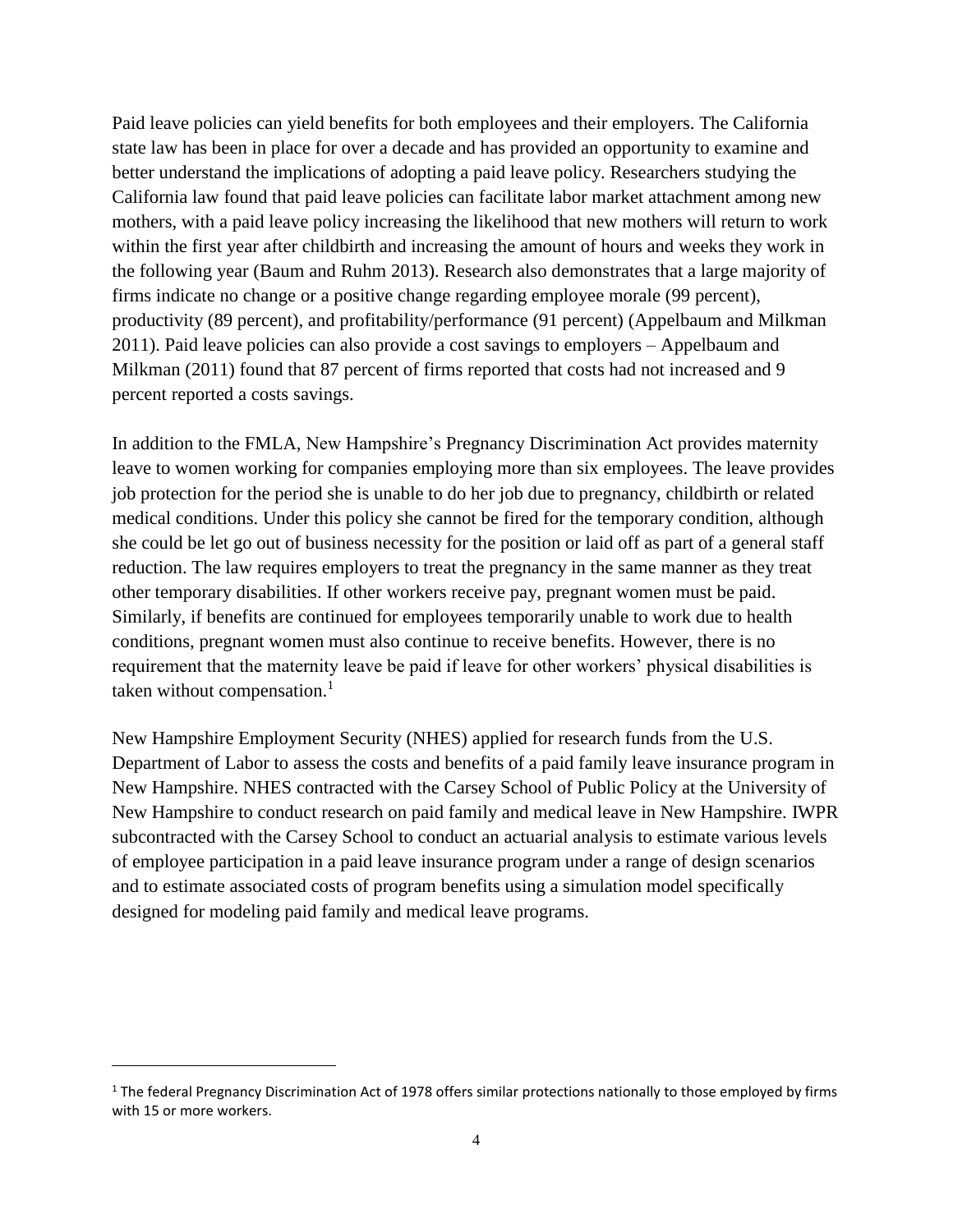#### **IWPR-ACM SIMULATION MODEL**

 $\overline{\phantom{a}}$ 

To estimate the benefit costs under a paid family and medical leave program, the Institute for Women's Policy Research, together with economists Randy Albelda and Alan Clayton-Matthews at the University of Massachusetts, developed and updated a simulation model to estimate the usage and costs of family and medical leave. The model simulates specific leavetaking behavior (including number, length, benefit eligibility, and benefit receipt) onto individual employees working in a state, locality, or the nation using data from the Census Bureau's American Community Survey (ACS). The simulation model estimates several aspects of leavetaking behavior, conditional on demographic characteristics and leave type, including the worker's own health needs, maternity-related disability, new child bonding, and family care for spouse, children, or parents. The results include the probability of needing a leave, of taking a leave, of getting paid for a leave, of extending a leave if some or more pay were received, and so on.

The current model uses observable leave-taking behavior available in a national, comprehensive survey of family medical leaves. The 2012 FMLA Survey conducted by Abt Associates, under contract to the U.S. Department of Labor, is used by the model, to estimate the occurrence and leave-taking behaviors around qualifying family events experienced by U.S. workers in the previous 18 months (leaves taken in the past 12 months are also identified). The 2012 FMLA survey asked what share of their usual earnings, if any, workers had received while taking recent leaves and included options for disability insurance and state leave programs among the sources of payments that respondents could select.<sup>2</sup> The assumptions of the simulation model are that the worker would choose the compensation (employer provided wages or program benefits) that is most advantageous for herself or himself. The estimates for leave-taking and the associated costs yielded by the model reflect changes in worker behavior due to the implementation of the policy being considered; workers will claim program benefits if they are greater than those currently available to workers through their employer.

The survey data on observed behaviors are coupled with a few assumptions about unobservable behavior in the presence of a leave program including:

- The model assumes eligible workers compare weekly benefit amounts available in the leave program to the "next best option" (employer-paid wages or uncompensated leave in most cases) when deciding whether to apply for program benefits.
- The point of take-up occurs when an eligible worker experiences a qualifying medical or family event and takes a leave of absence; this allows the analyst to specify the share of eligible leave that will be covered by program benefits. Reasons for less than full take-up

<sup>&</sup>lt;sup>2</sup> At the time of the 2012 FMLA survey, five states (California, Hawaii, New Jersey, New York, and Rhode Island) had provisions for workers to be covered by temporary disability insurance for the workers' own health needs; California and New Jersey had expanded their state programs to cover bonding with a new child and family caregiving leaves.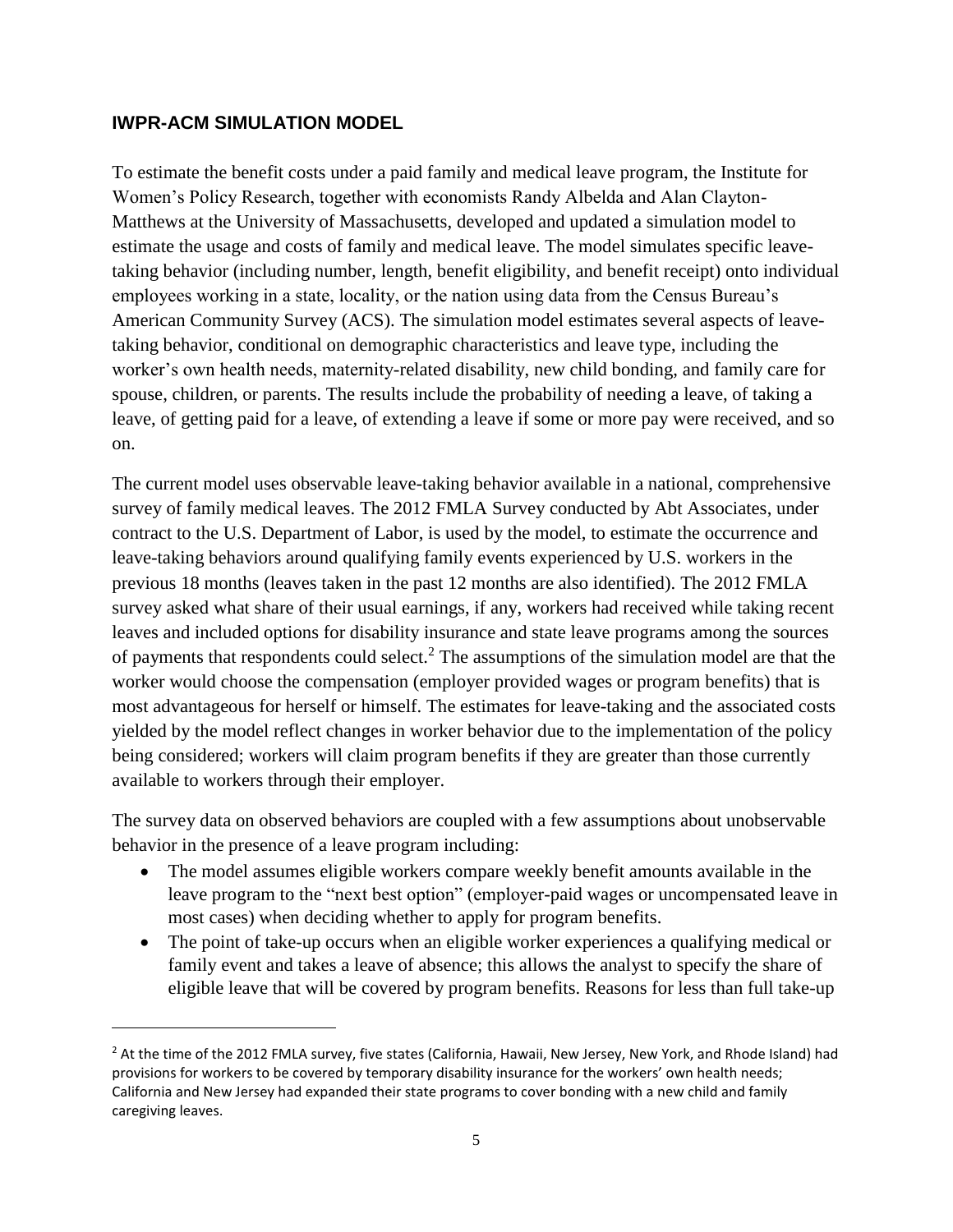include lack of knowledge, difficulty with the application process, and lack of job security.

- How a program affects the length of worker leave:
	- o Short leaves (less time than a waiting period, if specified) may be extended according to estimates based on responses to "Would you take a longer leave if you received some/additional pay?" – a question available in the earlier 2000 FMLA survey.
	- o Leaves lasting longer than a leave program's benefit period, but still considered eligible for employer pay, may be extended.
	- o Leaves lasting for longer weeks than a leave program allows may be extended further even when no pay or benefits are available.
- The model can provide estimates that assume some employers who would continue to pay workers during their leaves will instead have their employees claim program benefits for some leaves and supplement the program benefits so that their employees receive their usual wages while on eligible leaves. In the analyses presented, half of employers who would continue wages for workers will shift their employees to program benefits and supplement them up to the employee's usual wages on leaves lasting three weeks or more.

The total cost estimates generated by the IWPR-ACM Model compare well with actual benefits paid in CA, NJ, and RI (taking into account the standardization of the programs imposed to make them comparable for this analysis) in analyses undertaken to confirm that the model can reproduce claims data in states with existing family and medical leave programs.

Figure 1 provides a visual depiction of how the model estimates leave-taking behaviors and associated program costs based on program specifications and individual determinations for one type of qualifying leave – to care or bond with a new child. The model moves through the decision making process, accounting for the availability of leave, program specifications, and individual worker decisions about take-up. Through this process the model estimates the programs costs and leave-taking behaviors for new child leaves; the model cycles separately through a parallel series of statistical models for each of the other types of leave.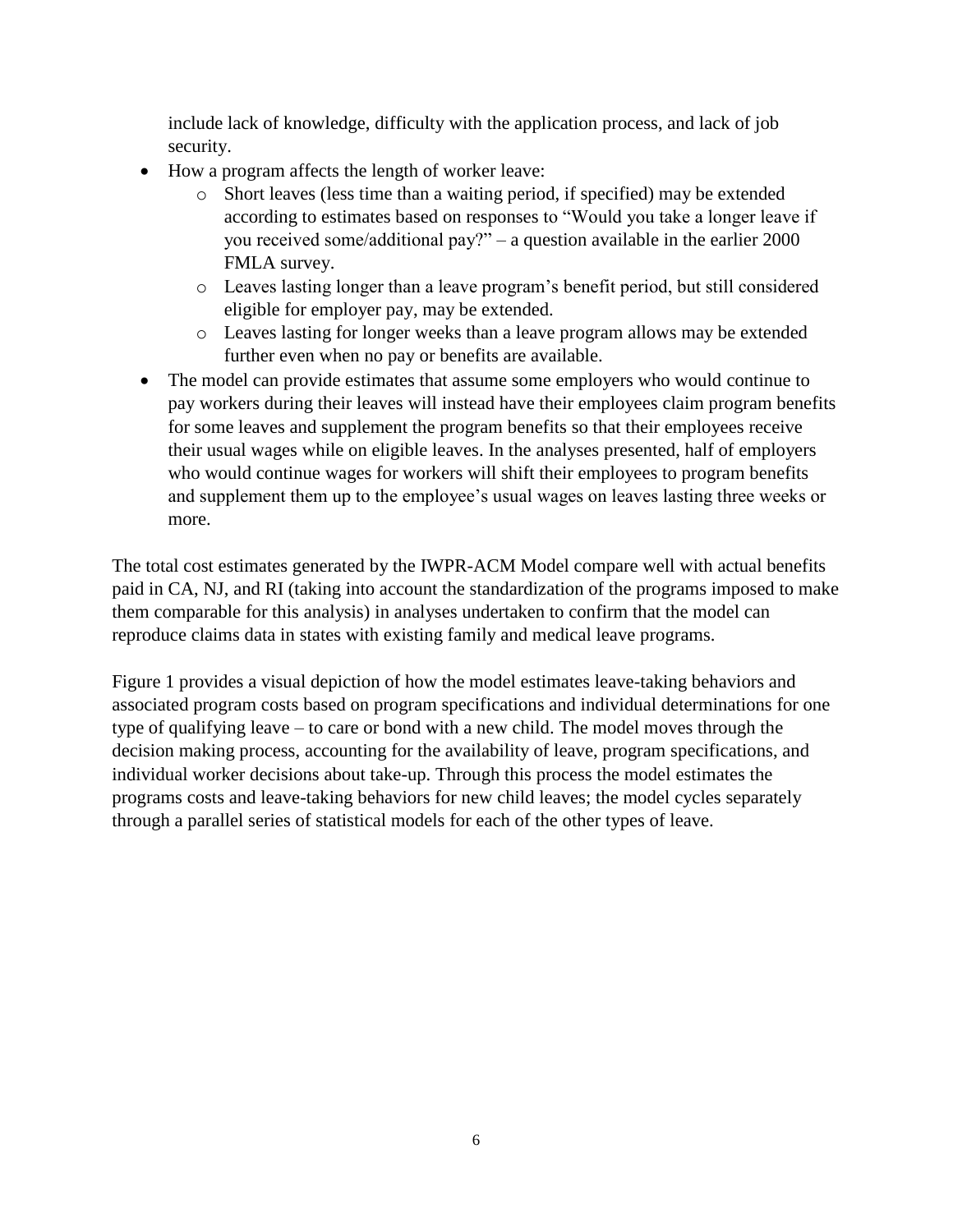

## **FIGURE 1: SIMPLIFIED EXAMPLE OF NEW CHILD LEAVES**

## **FAMILY AND MEDICAL LEAVE INSURANCE (FMLI) POLICY SCENARIOS**

For the economic cost modeling in New Hampshire, the following primary policy scenarios were selected by a sub-committee of the Task Force on Work and Family facilitated by Kristin Smith, Carsey School of Public Policy at the University of New Hampshire:

- The program would cover all types of workers, private, state and local government, and self-employed.
- A worker's eligibility would be based on six months of employment.

 $\overline{\phantom{a}}$ 

- Qualifying reasons for leave include a worker's own illness or non-work-related injury; maternity-related disability; bonding with a new child by birth, adoption, or fostering; and providing care for family members, such as children, parents, or a spouse.
- Family and medical leave benefits can be received for up to 12 weeks per year.
- The amount of the weekly benefit is calculated as 60 percent<sup>3</sup> of the worker's usual weekly earnings up to a maximum of \$996.35, the average weekly wage for private sector workers in New Hampshire during 2014.

<sup>&</sup>lt;sup>3</sup> In the FLMI scenarios, a 60 percent replacement rate for usual weekly earnings up to the average weekly wage for private sector workers was chosen to correspond to factors used in New Hampshire Workers Compensation determinations. At lower levels of earnings, New Hampshire Unemployment Insurance Compensation Benefits pay up to 60 percent of average weekly wages earned during the base period. As base period earnings increase, benefits replace a smaller share of earnings. ; upon reaching the maximum weekly benefit amount the replacement benefits drop to around 53 percent of earnings.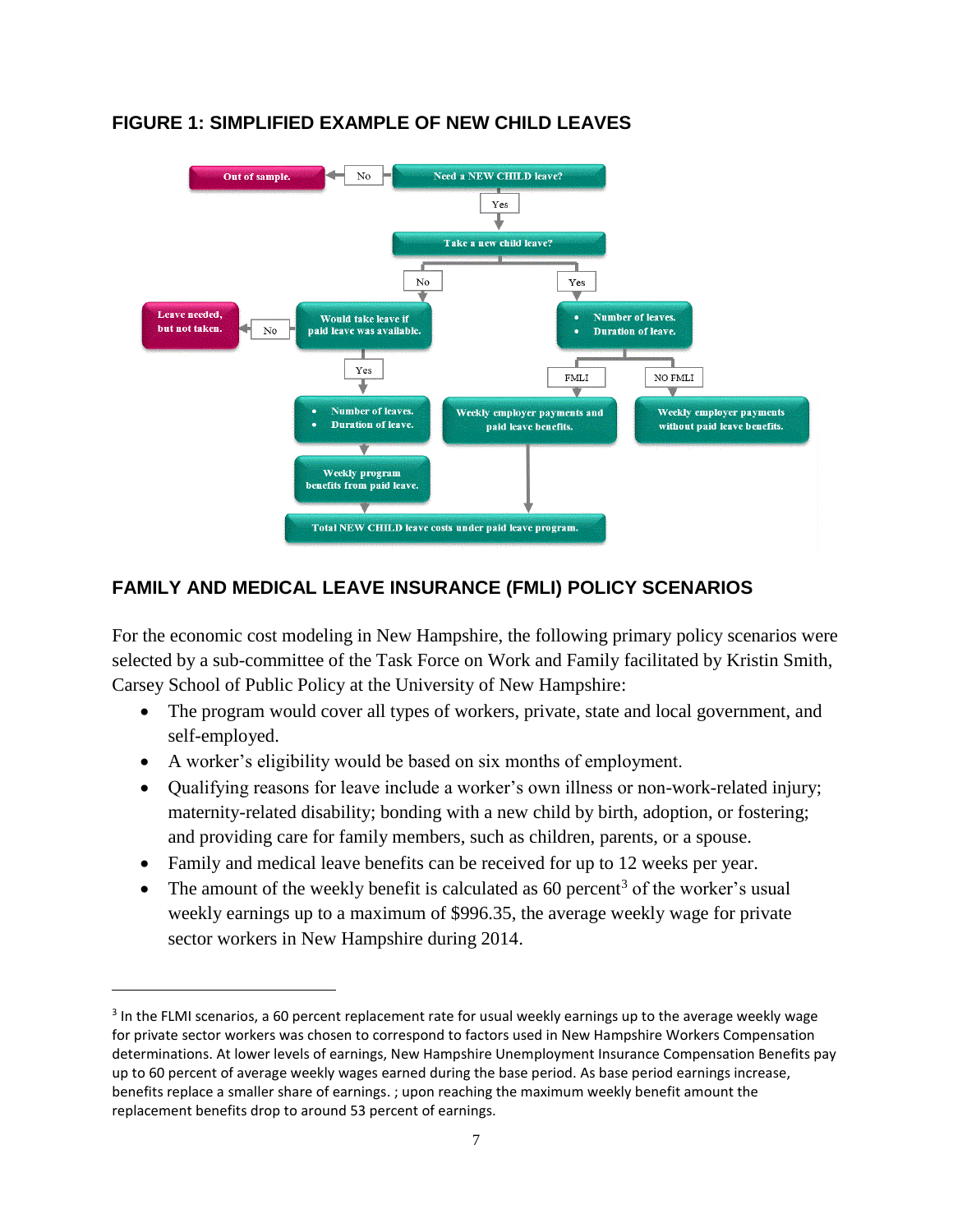• Similar to programs in Rhode Island and recently adopted changes in California, there is no waiting period for claiming benefits.

Throughout the project, IWPR worked in consultation with a team including Kristin Smith, Carsey School of Public Policy at the University of New Hampshire; Bruce DeMay and Annette Nielsen, NHES; and Randy Albelda, University of Massachusetts-Boston.

The policy scenarios examine changes in the cost of providing benefits and the impact on different groups of workers when program coverage depends on firm size. The firm size is measured by the number of employees and the model provides estimates for three different thresholds – all employees, firms with 25 or more employees, and firms with 50 or more employees.

The two supplementary models, based on voluntary program participation (Table 2), use the same data from the 2012 FMLA Survey (Klerman, Daley, and Pozniak 2014). These models provide flexibility to workers by allowing them to voluntarily participate or opt into a program.

For each worker, the probability of having any one of the qualifying family or medical needs for leave was estimated using a statistical model that includes the worker's age, sex, marital status, and education from the 2012 FMLA Survey data (Klerman, Daley, and Pozniak 2014). The results of the statistical model, the predicted probability of needing a leave, were matched to the output data from the simulation model run (based on the American Community Survey) according to the same worker characteristics. Two thresholds of participation were chosen, 70 percent and 35 percent, based on selecting workers with the highest predicted chance of needing a leave as voluntarily participating in the family and medical leave program. That is, their simulated leaves were used for calculating the cost of program benefits and their earnings were used to calculate the taxable wage base.

These analyses of programs with voluntary participation of workers should be considered exploratory. Voluntary program participation presents challenges for cost estimation given the current information on how workers might behave when choosing to pay into a social insurance fund. No family and medical leave programs currently in operation have a large degree of flexibility in worker participation, so at this time there are few data available to corroborate the results or to gauge the accuracy of the participation levels modeled.

### **RESULTS**

### **Programs with Coverage Determined by Employer Size**

Based on the current policy, workers in New Hampshire take more than 100,000 family and medical leaves each year (Table 1). The results of this analysis indicate that there will be an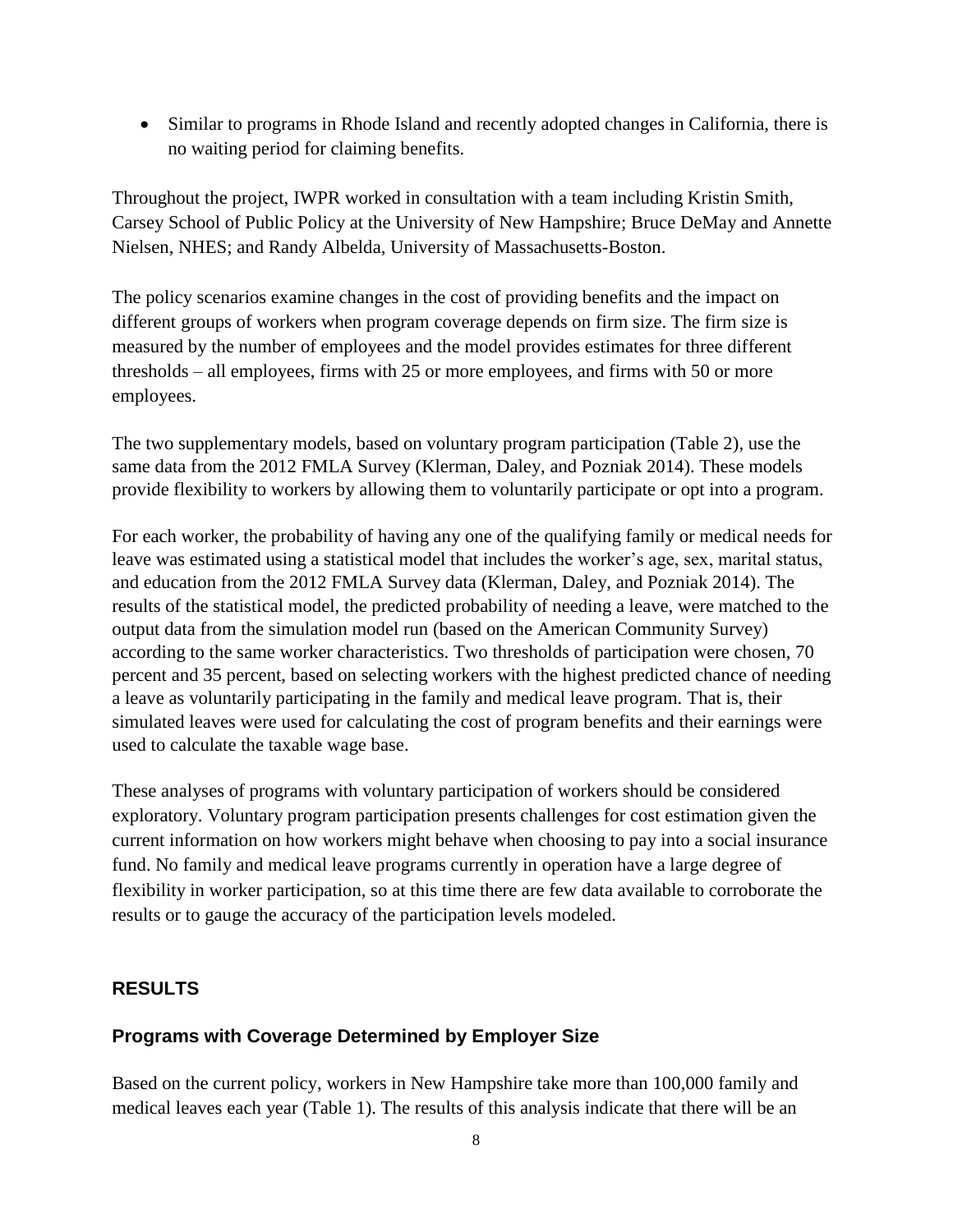increase in the amount of leave taken for all types of leaves, increasing from 109,430 annual leaves taken to 131,424 leaves taken when all workers are covered regardless of employer size; this is a 20.1 percent increase from the current policy. This increase in the take-up rate indicates that more people can access paid leave, as intended, under the new policy. The number of leaves taken for own health reasons is projected to grow by 20.6 percent, leaves for maternity and bonding are projected to increase by 25.3 percent, and leaves for family care are projected to increase by 16.4 percent when the plan covers all employees. This is consistent with research that finds new parents take more time off after the birth of a child, but remain more attached to the labor market and more productive upon their return (Baum and Ruhm 2013). There is a marginal difference in overall leave taken by firm size [for all types of leave]. When the firm size threshold shrinks, more workers are covered and therefore more leave is taken – the model projects 128,562 total leaves per year when firms with 25 or more employees are covered, compared with a total of 127,736 annual leaves when coverage includes firms with 50 or more employees.

The proposed FMLI policy covering all employees would reach 43,301 workers who would receive benefits for an average of 8 weeks under the new program (Table 1). The number of workers reached overall would decrease by about 10,000 when coverage becomes dependent on firm size – 33,504 employees would receive benefits when only firms who employ 25 or more people are covered, and even less, 30,983 employees, when only firms employing 50 or more people are covered. Under the FMLI policy proposal, leave to address personal health issues would affect the most people – reaching over 26,000 workers who would receive program benefits for an average of 8.8 weeks, when all employees are included. This is reduced to 20,363 workers who would receive program benefits for an average of 8.9 weeks when only firms with 25 or more employees are required to provide paid leave. The number of workers taking leave for personal health issues under the paid leave program is reduced even further when only firms with 50 or more employees are covered, dropping to 19,120 workers; the average length of leave workers would receive program benefits remains 8.9 weeks. The average length of time that an employee would receive benefits falls short of the 12 week cap under all policy alternatives; overall, on average, workers will receive a little more than 8 weeks of benefits, which is roughly 4 weeks less than the 12 week cap. When all employees are covered, the proposed FMLI policy is projected to cover 12,600 workers who will receive benefits for 8.3 weeks for maternity and bonding leave and 4,655 workers who will receive 3.5 weeks of benefits for family care leave, on average. The average weekly benefit for the proposed FMLI policy is highest when firms with 50 or more employees are covered (\$487) and lowest when all employees are covered (\$462).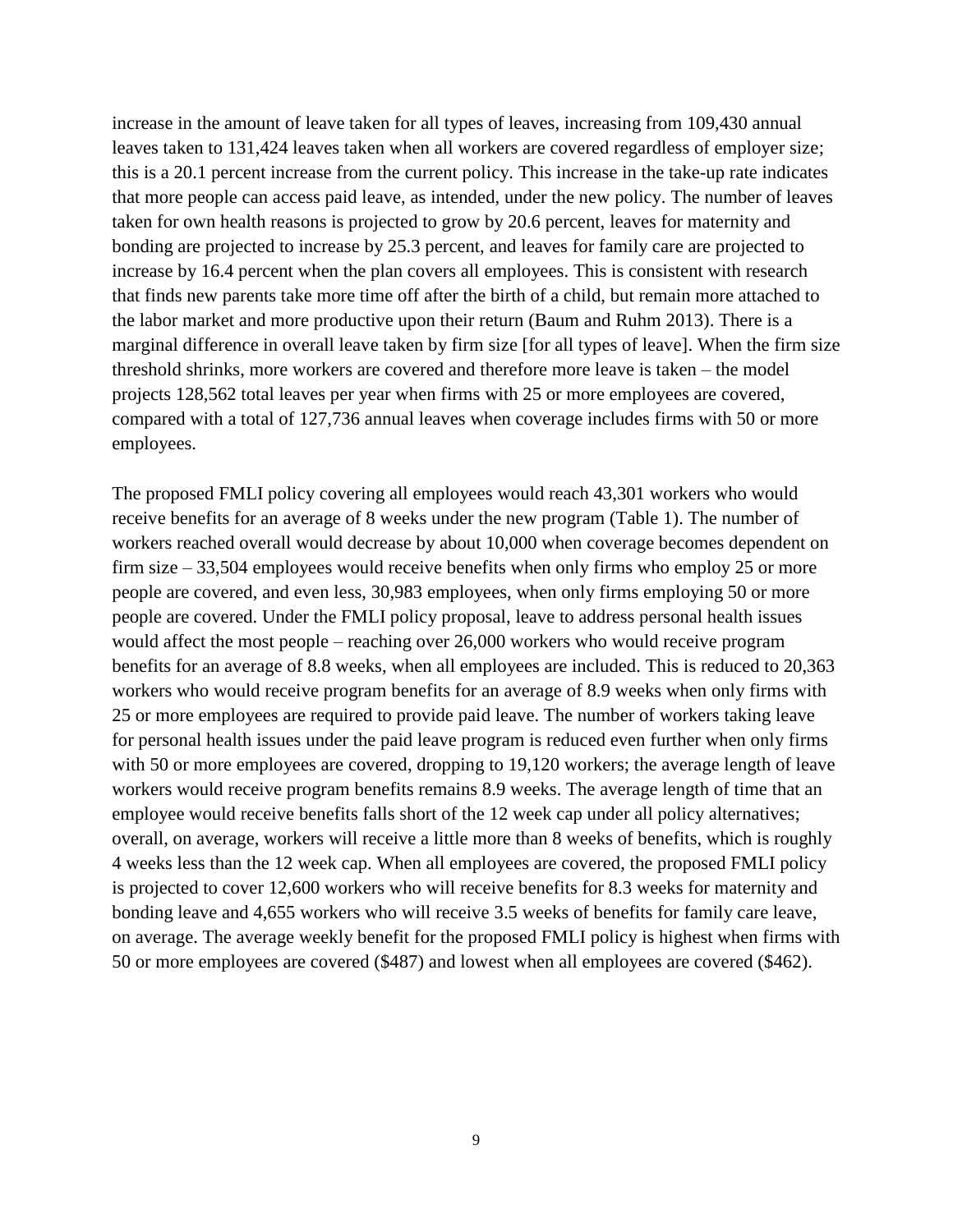|                                          | <b>Current Policy</b> | <b>All Employees</b> | Firms with 25+<br>employees | Firms with 50+<br>employees |
|------------------------------------------|-----------------------|----------------------|-----------------------------|-----------------------------|
| <b>Number of Leaves Taken</b>            |                       |                      |                             |                             |
| Own Health                               | 65,719                | 79,263               | 77,769                      | 77,463                      |
| Maternity & Bonding                      | 14,461                | 18,124               | 17,921                      | 17,759                      |
| <b>Family Care</b>                       | 29,250                | 34,036               | 32,871                      | 32,514                      |
| Total                                    | 109,430               | 131,424              | 128,562                     | 127,736                     |
| <b>Number Receiving Program Benefits</b> |                       |                      |                             |                             |
| Own Health                               | <b>NA</b>             | 26,047               | 20,363                      | 19,120                      |
| Maternity & Bonding                      | <b>NA</b>             | 12,600               | 9,820                       | 8,759                       |
| <b>Family Care</b>                       | <b>NA</b>             | 4,655                | 3,321                       | 3,104                       |
| Total                                    | <b>NA</b>             | 43,301               | 33,504                      | 30,983                      |
| <b>Weeks Receiving Program Benefits</b>  |                       |                      |                             |                             |
| Own Health                               | <b>NA</b>             | 8.8                  | 8.9                         | 8.9                         |
| Maternity & Bonding                      | <b>NA</b>             | 8.3                  | 8.3                         | 8.3                         |
| <b>Family Care</b>                       | <b>NA</b>             | 3.5                  | 3.5                         | 3.5                         |
| Overall                                  | <b>NA</b>             | 8.0                  | 8.2                         | 8.2                         |
| <b>Average Weekly Benefit</b>            | <b>NA</b>             | \$462                | \$483                       | \$487                       |
| <b>Benefit Cost (millions)</b>           |                       |                      |                             |                             |
| Own Health                               | <b>NA</b>             | \$100.6              | \$84.0                      | \$78.9                      |
| Maternity & Bonding                      | <b>NA</b>             | \$48.8               | \$38.8                      | \$34.9                      |
| <b>Family Care</b>                       | <b>NA</b>             | \$6.3                | \$4.5                       | \$4.4                       |
| <b>Total Benefit Cost</b><br>(millions)  | <b>NA</b>             | \$155.7              | \$127.4                     | \$118.2                     |
| Administrative (5 percent,<br>millions)  | <b>NA</b>             | \$7.8                | \$6.4\$                     | \$5.9                       |
| <b>Total Cost (millions)</b>             | <b>NA</b>             | \$163.5              | \$133.8                     | \$124.1                     |
| Cost as a Percent of Total<br>Earnings*  | <b>NA</b>             | $0.52%$ **           | 0.56%                       | 0.60%                       |
| Average weekly premium                   | <b>NA</b>             | $$5.11**$$           | \$5.52                      | \$5.86                      |

**Table 1. Paid Family Leave Program Estimates Covering All Employees in a Given Establishment Size**

Source: Estimates based on IWPR-ACM Family Medical Leave Simulation Model, 1 Aug 2016.

\* Earnings data provided by Economic and Labor Market Information Bureau, New Hampshire Employment Security. See Appendix. \*\* Earnings data from New Hampshire Employment Security do not include selfemployment earnings. Aggregate annual earnings from business and farms in New Hampshire are estimated as \$2.2 billion using the American Community Survey. Including these earnings with those from NHES shown in the appendix for All Employees reduces the cost calculated at a percentage of total earnings to 0.49 percent or \$4.78 per week when calculated as a cost for a worker with the state average weekly earnings, \$984. More than 90 percent of self-employed work in establishments with fewer than 25 employees and the omission of selfemployment income from total earnings will be small for the costs calculated as a percentage of total payroll earnings for firms of 25 or more and 50 or more.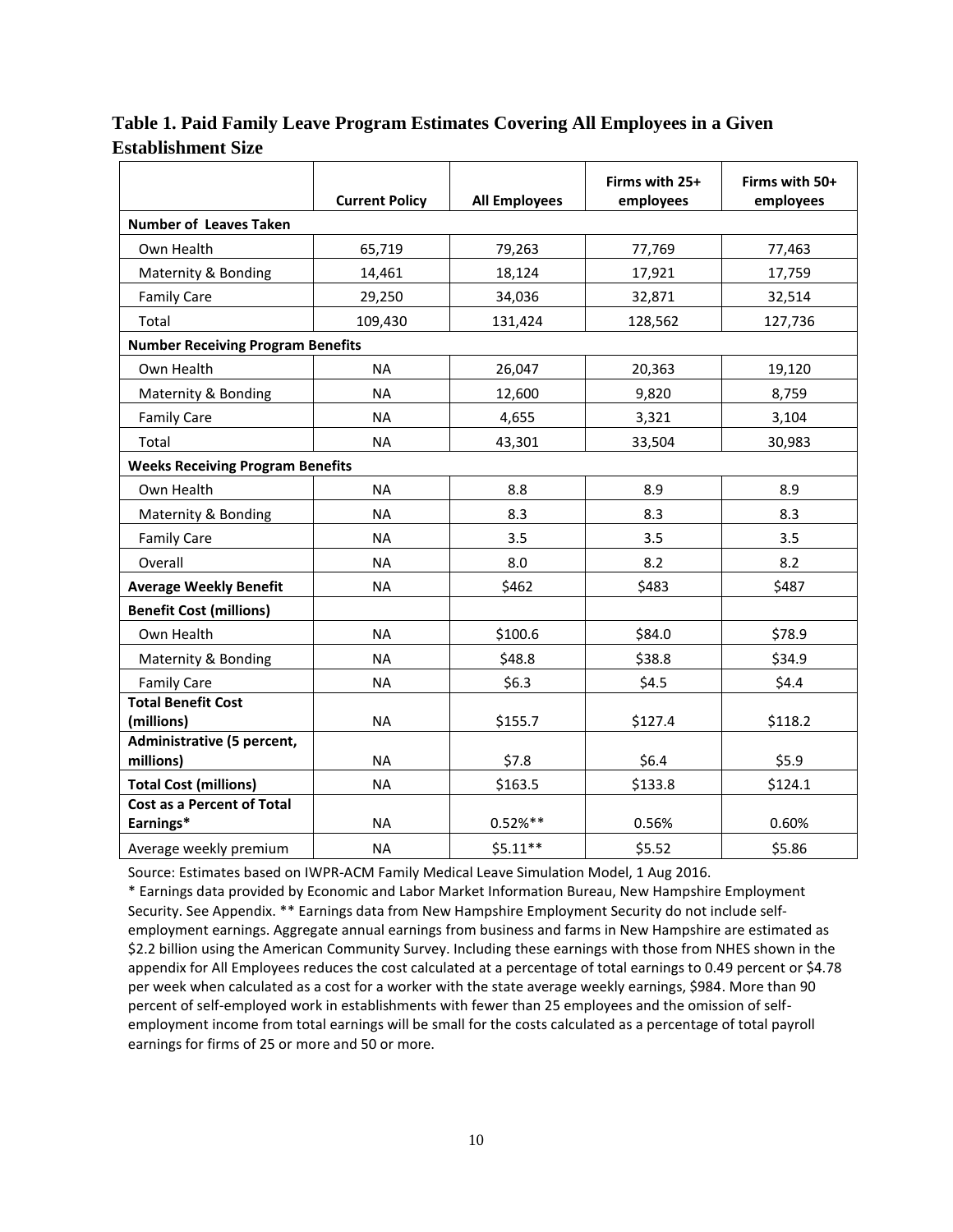Total program costs for the FMLI policy proposal are estimated at \$163.5 million when all employees are covered, \$133.8 million when only firms with 25 or more employees are covered, and \$124.1 million when only firms with 50 or more employees are covered. This expanded coverage, under the FMLI policy proposal, would come at a cost of 0.52 percent of total earnings when all employees are covered, 0.56 percent when only firms with 25 or more employees are covered and 0.60 percent when only firms with 50 or more employees are covered.

#### **Programs with Coverage Incorporating Voluntary Participation**

IWPR also explored the associated costs of providing paid leave benefits if New Hampshire employees were offered a family and medical leave insurance program that they could opt into voluntarily. The simulation model has been developed to estimate costs for more universal program coverage, but provides enough flexibility to conduct a preliminary analysis. The model analyzes a policy that is comparable to the policies evaluated in Table 1 and provides cost estimates for two levels of participation – 70 percent and 35 percent. The results presented in Table 2 are based on all employers participating, regardless of size, to compare two levels of voluntary participation by workers.

The 70 percent participation threshold was based on the responses to a Granite State Poll conducted in February 2016, asking, "Paid family and medical leave programs often provide up to 12 weeks of paid leave from work to provide care for a new child, during pregnancy, for their own serious illness, or to care for a family member with a serious illness. If such a program was available in New Hampshire, would you be willing to pay about \$5 per week to be part of the program?" (Smith 2016). The results for this question indicated that overall 69 percent of respondents would voluntarily participate in a paid leave program; based on a cost of \$5 per week. The second threshold, 35 percent, was selected to estimate costs assuming voluntary participation were about half of that level. However, no family and medical leave programs currently in operation have a large degree of flexibility in worker participation, so there are few data available to corroborate the Granite State Poll results or to gauge the accuracy of the participation levels modeled. Participation at only one weekly cost estimate, \$5, was measured.

Table 2 presents the estimates depending on the amount of people who opt into the program. A total of 96,947 leaves would receive program benefits based on the assumption that 70 percent of workers would opt-in, which is compared with 51,202 leaves that would be paid benefits when only 35 percent of workers opt into the program. Under both participation levels, leave for own health reasons is once again the primary type of leave taken, paying 55,353 leaves when 70 percent of workers participate the program and 28,126 leaves when only 35 percent of workers participate in the program. Family care leave benefits would partially compensate 25,910 leaves when 70 percent of workers opt-in compared with 14,163 leaves when only 35 percent of workers opt-into the program. When 70 percent of workers opt-into the program, 18,016 worker leaves would receive benefits for personal health leave, 10,615 worker leaves would receive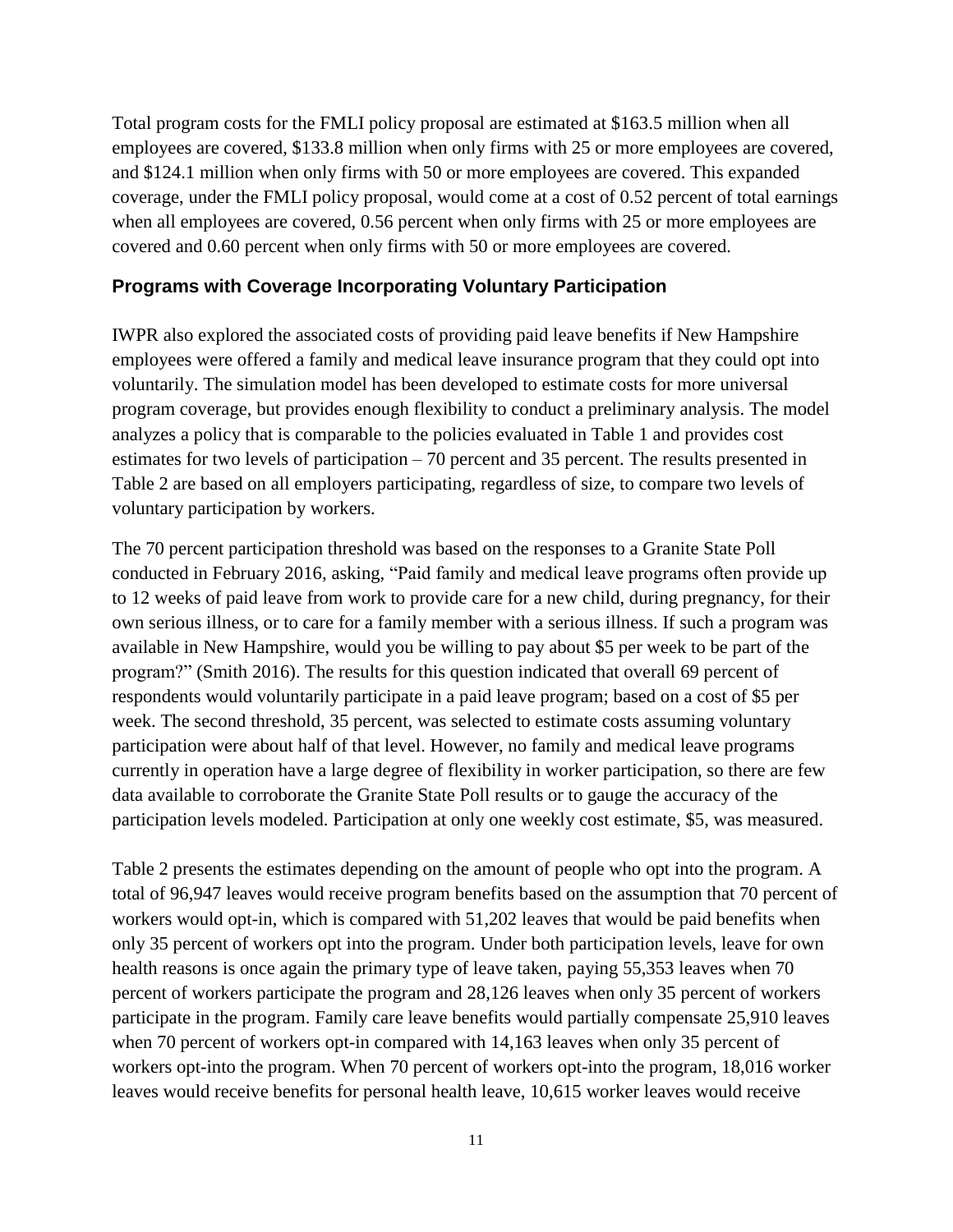benefits for maternity and bonding, and 3,773 worker leaves would receive benefits relating to family care. This is compared with 9,473 workers' leaves receiving benefits related to their own health, 6,151 leaves receiving benefits for maternity or bonding, and 2,389 leaves receiving benefits for family care leave when only 35 percent of people opt into the program.

The average number of weeks that workers receive benefits is marginally different under each projection. The average number of weeks taken for personal health reasons is estimated to be almost 9 weeks (8.8 weeks for the 70 percent opt-in projection compared with 8.7 weeks for the 35 percent opt-in projection).The average number of weeks for maternity and bonding leave have the greatest difference – under the 70 percent opt-in projection workers would receive 8.6 weeks and under the 30 percent opt-in projection workers would receive 9.2 weeks. The average weekly benefit would be greater when 70 percent of workers opt-in, providing workers \$426 in weekly benefits compared with \$352 in weekly benefits when 35 percent of workers opt-in.

When fewer people opt-into the program, costs per worker are estimated to be higher and more is spent per person to administer and cover the leave. When 70 percent of people opt-into the program the cost for benefits and administration would be \$116.1 million or 0.67 percent of total earnings. If half as many, 35 percent of workers, participated, program costs are estimated at \$54.5 million or 0.83 percent of total earnings. The weekly premium (the weekly cost to an average worker) is also less when 70 percent of people opt-into the program – \$6.64 compared with \$8.13 when 35 percent of people opt-in. Therefore, higher enrollment in the program helps to defray program costs by distributing the associated costs across a larger population.

There are several reasons that there is more uncertainty around the estimates incorporating voluntary participation by workers. The simulation model is based on leave taking behaviors for all workers rather than the subset most likely to experience a qualifying family or medical event. Predicting the workers who are most likely to need and use family and medical leave based on their social characteristics might not adequately capture the relevant information that shapes these decisions on an individual basis; this includes information such as health status or childbearing plans. These factors may increase benefit claiming above the levels estimated here. While higher administrative costs were included for plans with workers choosing to participate in voluntary programs with lower participation, the actual administrative costs may end up higher in practice than the projected 7 to 8 percent of program benefits in Table 2.

Administrative costs may be higher once the policy is implemented if there is high turnover in participation among workers, which can lead to a more complex and costly system for eligibility determination and claim verification. The administrative cost estimates account for only one year of administrative costs and these costs may not capture workers cycling in and out of paid leave and at times when workers may be most in need of leave benefits. The Granite State poll did not estimate the drop off in voluntary participation at higher weekly program costs per worker and the estimated levels are above the \$5 per week cost in the survey question. As costs climb for a smaller participant pool with higher benefits claiming, more workers may withdraw or cease to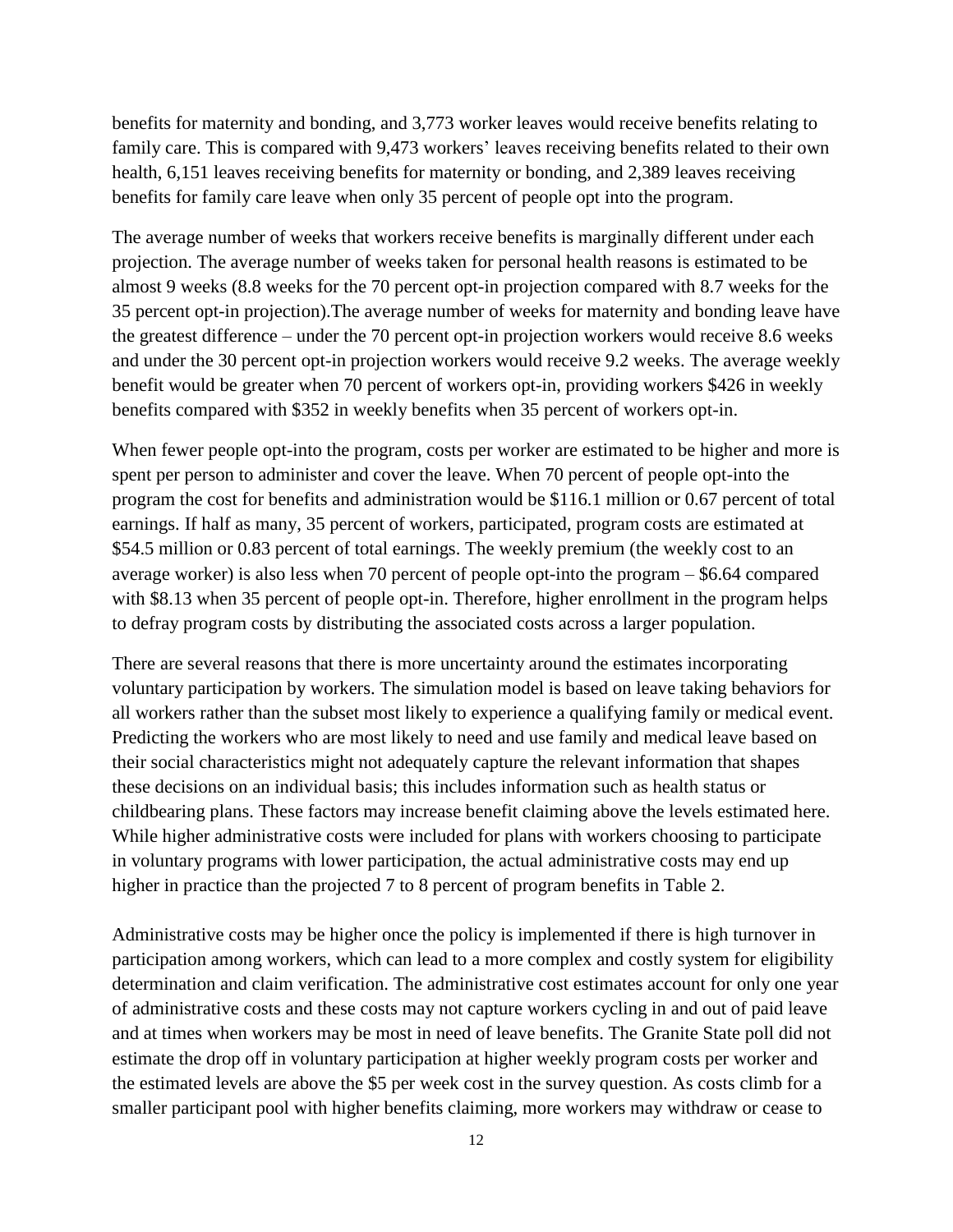participate in ways that we have not yet been able to measure or estimate, which would result in an unsustainable program. Finally, models incorporating both employer coverage based on an establishment size and voluntary participation by employees have not been estimated.

## **Table 2. Paid Leave Program Estimates for Programs that Allow for Workers to Voluntarily Participate (Opt-In) Comparing Two Possible Levels of Participation**

|                                                                                                                                        | <b>Workers Opt-In Based on Expected Family or</b><br><b>Medical Need</b> |                   |  |  |
|----------------------------------------------------------------------------------------------------------------------------------------|--------------------------------------------------------------------------|-------------------|--|--|
|                                                                                                                                        | 70 Percent Opt-In                                                        | 35 Percent Opt-In |  |  |
| <b>Number of Leaves Taken</b>                                                                                                          |                                                                          |                   |  |  |
| Own Health                                                                                                                             | 55,535                                                                   | 28,126            |  |  |
| Maternity & Bonding                                                                                                                    | 15,202                                                                   | 8,913             |  |  |
| <b>Family Care</b>                                                                                                                     | 25,910                                                                   | 14,163            |  |  |
| Total                                                                                                                                  | 96,647                                                                   | 51,202            |  |  |
| <b>Number of Leaves Receiving Program Benefits</b>                                                                                     |                                                                          |                   |  |  |
| Own Health                                                                                                                             | 18,016                                                                   | 9,473             |  |  |
| Maternity & Bonding                                                                                                                    | 10,615                                                                   | 6,151             |  |  |
| <b>Family Care</b>                                                                                                                     | 3,773                                                                    | 2,389             |  |  |
| Total                                                                                                                                  | 32,405                                                                   | 18,012            |  |  |
| Average Weeks Receiving Program Benefits per Leave                                                                                     |                                                                          |                   |  |  |
| Own Health                                                                                                                             | 8.8                                                                      | 8.7               |  |  |
| Maternity & Bonding                                                                                                                    | 8.6                                                                      | 9.2               |  |  |
| <b>Family Care</b>                                                                                                                     | 3.6                                                                      | 3.7               |  |  |
| Total                                                                                                                                  | 8.1                                                                      | 8.2               |  |  |
| <b>Average Weekly Benefit</b>                                                                                                          | \$426                                                                    | \$352             |  |  |
| <b>Benefit Cost (millions)</b>                                                                                                         |                                                                          |                   |  |  |
| Own Health                                                                                                                             | \$64.8                                                                   | \$27.6            |  |  |
| Maternity & Bonding                                                                                                                    | \$39.1                                                                   | \$20.5            |  |  |
| <b>Family Care</b>                                                                                                                     | \$4.6                                                                    | \$2.4             |  |  |
| <b>Total Benefit Cost (millions)</b>                                                                                                   | \$108.5                                                                  | \$50.5            |  |  |
| <b>Administrative (millions)</b>                                                                                                       | \$7.6                                                                    | \$4.0             |  |  |
| <b>Total Cost (millions)</b>                                                                                                           | \$116.1                                                                  | \$54.5            |  |  |
|                                                                                                                                        |                                                                          |                   |  |  |
| <b>Total Earnings (millions)</b>                                                                                                       | \$17,207.6                                                               | \$6,601.5         |  |  |
| Cost as a Percent of Total Earnings*                                                                                                   | 0.67%                                                                    | 0.83%             |  |  |
| Average weekly premium                                                                                                                 | \$6.64                                                                   | \$8.13            |  |  |
| Source: Estimates based on IWPR-ACM Family Medical Leave Simulation Model, 1 August 2016.                                              |                                                                          |                   |  |  |
| * Earnings estimated using ACS for workers likely to have a qualifying medical or family event and<br>participate in the FMLI program. |                                                                          |                   |  |  |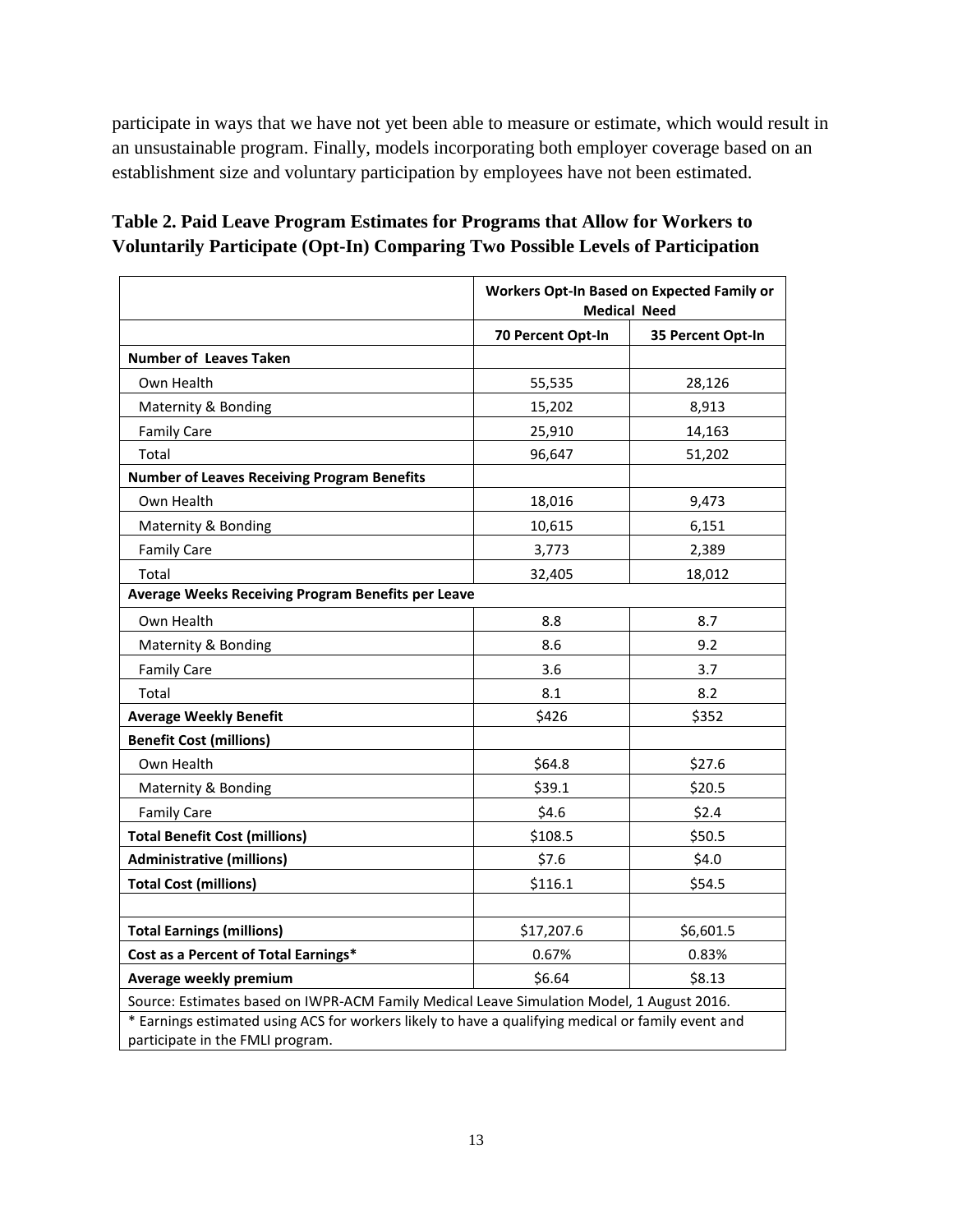## **DISTRIBUTIONAL ANALYSIS**

In the cost analysis, the unit of analysis was the number of leaves taken each year overall and under a FMLI program. However, one worker may need to take multiple leaves for different reasons within a year. To examine the potential impact of a FMLI program on different groups of New Hampshire's workers, the following analyses aggregated the leave data to estimate the share of workers who would benefit from the program. Table 3 shows the relationship between the estimated number of leaves and the estimated number of workers taking leave annually under the different policy scenarios. The top panel presents the estimates for the total number of leaves from Table 1 and the lower panel presents the estimated number of workers taking leaves in a one year period. Across the two panels, the numbers are most similar for leaves around new children where multiple occurrences are less likely.

| Table 3. Estimated Annual Number of Leaves Taken and Number of Workers Taking |  |
|-------------------------------------------------------------------------------|--|
| Leave by Leave Type and Firm Size                                             |  |

|                     |                       | Size of Employer Covered by FMLI Program                |                  |                  |  |
|---------------------|-----------------------|---------------------------------------------------------|------------------|------------------|--|
|                     |                       |                                                         | Firms with 25+   | Firms with 50+   |  |
|                     | <b>Current Policy</b> | <b>All Employees</b>                                    | <b>Employees</b> | <b>Employees</b> |  |
|                     |                       | <b>Number of Leaves Taken Annually (Paid or Unpaid)</b> |                  |                  |  |
| Own Health          | 65,719                | 79,263                                                  | 77,769           | 77,463           |  |
| Maternity & Bonding | 14,461                | 18,124                                                  | 17,921           | 17,759           |  |
| <b>Family Care</b>  | 29,250                | 34,036                                                  | 32,871           | 32,514           |  |
| Total               | 109,430               | 131,424                                                 | 128,562          | 127,736          |  |
|                     |                       | <b>Number of Workers Taking Leaves Annually</b>         |                  |                  |  |
| Own Health          | 52,344                | 63,511                                                  | 62,161           | 62,011           |  |
| Maternity & Bonding | 14,461                | 18,018                                                  | 17,850           | 17,697           |  |
| <b>Family Care</b>  | 23,674                | 28,107                                                  | 27,051           | 26,715           |  |
| Total               | 90.479                | 109,636                                                 | 107,062          | 106,423          |  |

Source: Estimates based on IWPR-ACM Family Medical Leave Simulation Model, 1 August 2016. Workers may take more than one family or medical leave in a year.

Table 4 provides the estimates for the share of the workforce taking leaves annually, including both paid and unpaid, by worker characteristics using the same policy scenarios shown in Table 1. Leave to address personal healthcare needs is the most prevalent reason for leave-taking among all workers who take unpaid or paid leave; this is true across all firm sizes.

More women than men take leave (14 percent of women will take leave compared with 11 percent of men), which is consistent with research that women face greater challenges with work-family balance and that they experience increased demands around childcare and the household (Halpern and Murphy 2013). The usage rates among white and non-white workers are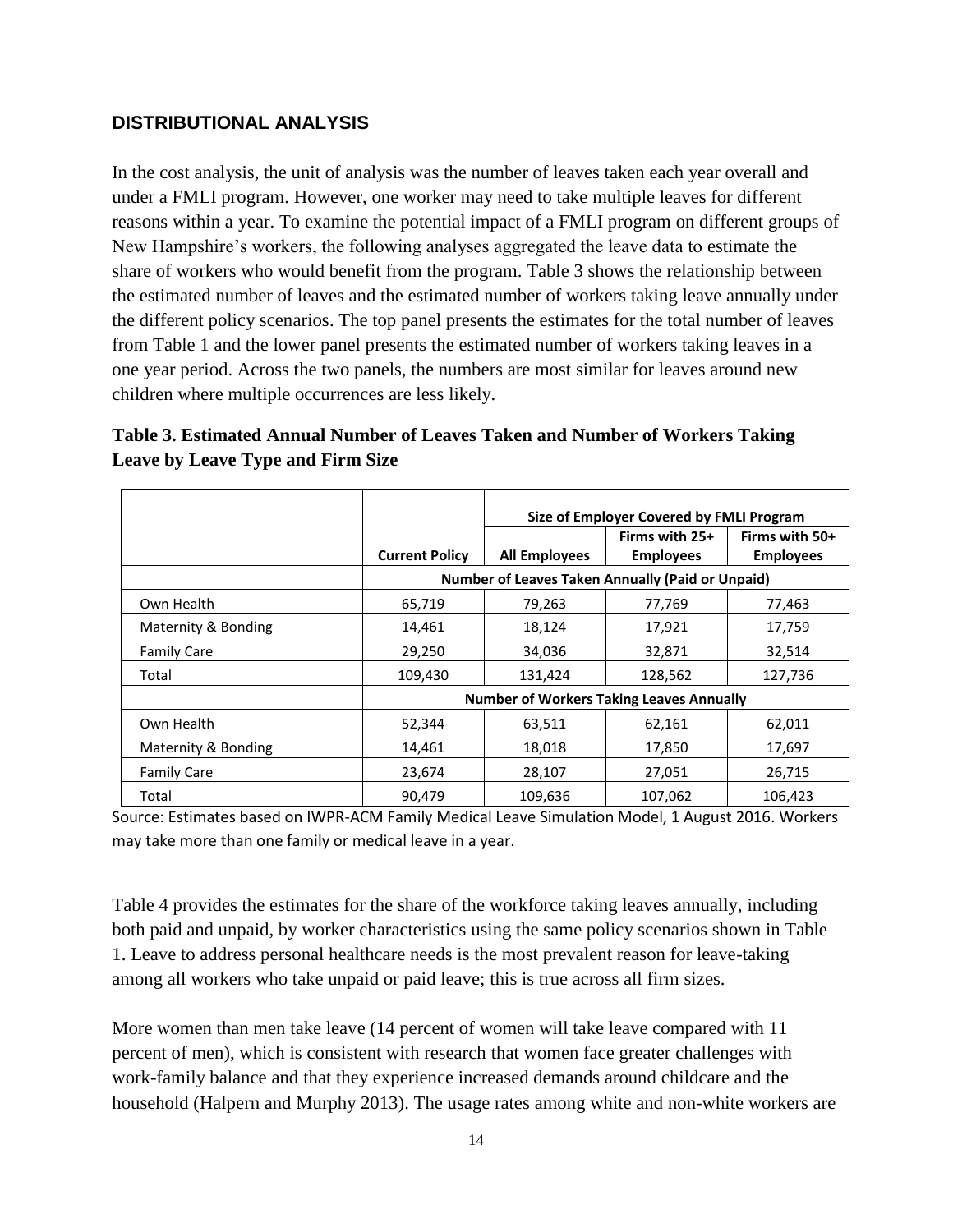the same, with a slight variation in leave-taking across this group when it extends to smaller firms of 25 or more employees (15 percent of white workers compared with 16 percent of nonwhite workers). Leave under FMLI varies the most between younger workers (18 to 29 years) and workers 30 years and older, with younger workers taking less leave (13 percent of workers age 18 to 29 years compared with 18 percent of workers age 30 to 44 years old and 16 percent of workers age 45 and older) when all workers are covered. When firms of all sizes are covered, workers with bachelor's degrees take less leave (14 percent) compared with people who have some college or an associate's degree and a high school diploma/GED or less (17 percent and 16 percent, respectively). Households with children are more likely to take leave as they face more demands than households without children regardless of firm size; single parent households take the most leave (20 percent when all employees are covered). Workers with lower annual earnings are more likely to use leave, especially under FMLI – 14 percent of workers earning above \$75,000 are estimated to take leave compared with 16 percent of workers making \$30,000 to \$74,999 a year and 17 percent of workers making under \$30,000 a year. Workers in deeper poverty are more likely to take leave – 18 percent of workers making 200 percent or less than the federal poverty threshold take leave (this drops to 17 percent when firms with 25 or more employees are covered) compared with 15 percent of workers who earn 400 percent above the federal poverty threshold who take leave.

|                               |                       | Size of Employer Covered by FMLI Program |                  |                  |
|-------------------------------|-----------------------|------------------------------------------|------------------|------------------|
|                               |                       |                                          | Firms with 25+   | Firms with 50+   |
|                               | <b>Current Policy</b> | <b>All Employees</b>                     | <b>Employees</b> | <b>Employees</b> |
| <b>Overall</b>                | 13%                   | 16%                                      | 15%              | 15%              |
| Reasons for Leave *           |                       |                                          |                  |                  |
| Own Health                    | 9%                    | 10%                                      | 10%              | 10%              |
| Maternity & Bonding           | 2%                    | 3%                                       | 3%               | 3%               |
| <b>Family Care</b>            | 4%                    | 5%                                       | 4%               | 4%               |
| Gender                        |                       |                                          |                  |                  |
| Men                           | 11%                   | 14%                                      | 14%              | 14%              |
| Women                         | 14%                   | 18%                                      | 17%              | 17%              |
| Race & Ethnicity              |                       |                                          |                  |                  |
| White Alone, not Hispanic     | 13%                   | 16%                                      | 15%              | 15%              |
| Non-White (inc. Hispanic)     | 13%                   | 16%                                      | 16%              | 15%              |
| Age                           |                       |                                          |                  |                  |
| 18 to 29 years                | 10%                   | 13%                                      | 13%              | 13%              |
| 30 to 44 years                | 14%                   | 18%                                      | 17%              | 17%              |
| 45 to 59 years                | 13%                   | 16%                                      | 15%              | 15%              |
| 60 and older                  | 13%                   | 16%                                      | 15%              | 15%              |
| <b>Educational Attainment</b> |                       |                                          |                  |                  |
| HS/GED or less                | 13%                   | 16%                                      | 16%              | 16%              |

**Table 4. Workers Taking Any Family and Medical Leave Annually, Paid or Unpaid, As A Percentage of All Workers in New Hampshire**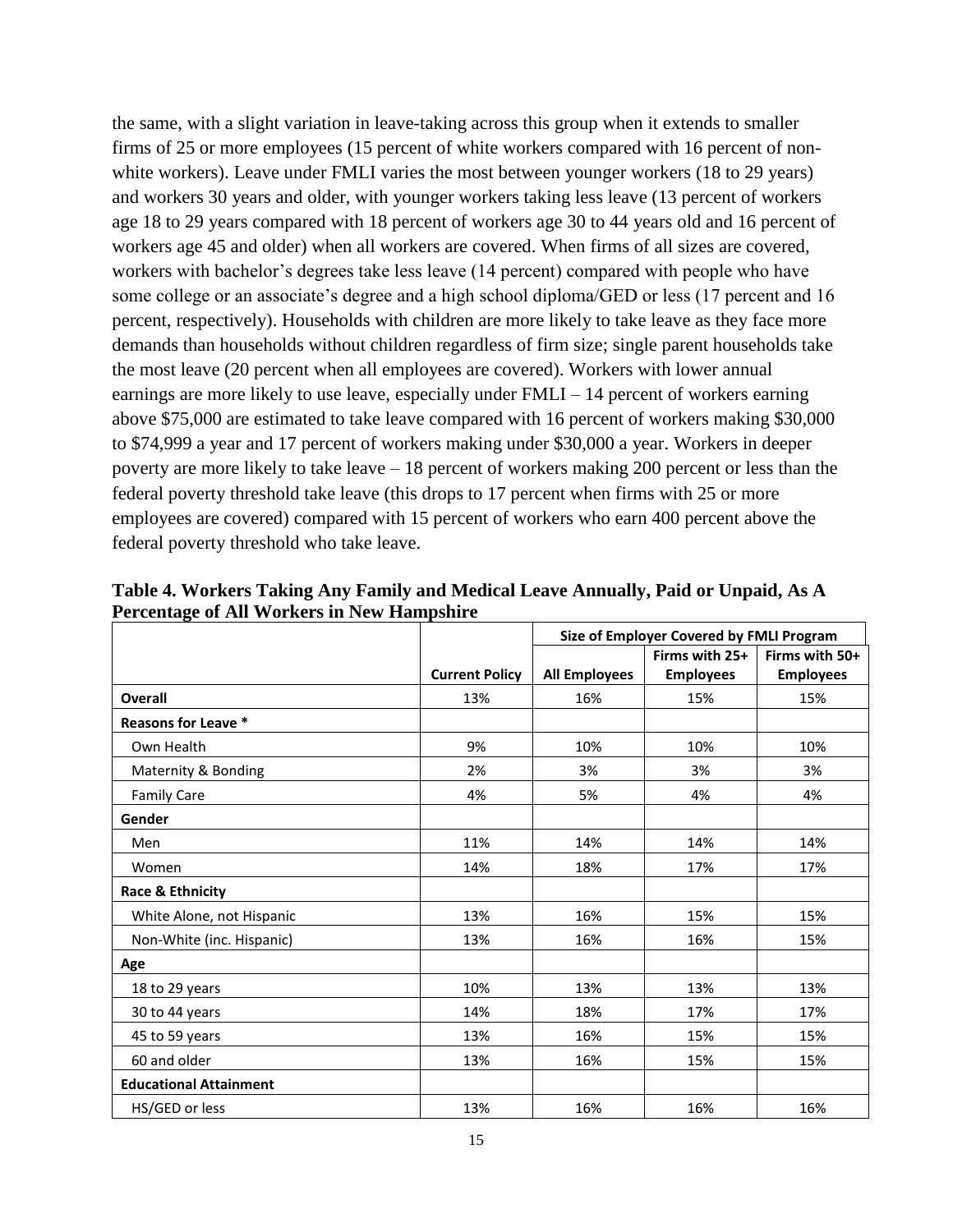| Some college or Associates                                                                 | 13% | 17% | 16% | 16% |
|--------------------------------------------------------------------------------------------|-----|-----|-----|-----|
| Bachelors or higher                                                                        | 12% | 14% | 14% | 14% |
| <b>Family Type</b>                                                                         |     |     |     |     |
| Single, No children                                                                        | 10% | 13% | 13% | 13% |
| Married, No children                                                                       | 14% | 16% | 16% | 16% |
| Married with Children                                                                      | 14% | 17% | 17% | 17% |
| Single with Children                                                                       | 16% | 20% | 19% | 19% |
| Occupation                                                                                 |     |     |     |     |
| Management and Professional                                                                | 13% | 15% | 15% | 15% |
| Service                                                                                    | 13% | 16% | 15% | 15% |
| Sales and Administration                                                                   | 13% | 16% | 16% | 16% |
| Natural resources, Construction, and                                                       |     |     |     |     |
| Manufacturing                                                                              | 12% | 15% | 14% | 14% |
| Production & Transport                                                                     | 14% | 16% | 16% | 16% |
| Industry                                                                                   |     |     |     |     |
| Natural resources and Construction                                                         | 12% | 15% | 14% | 14% |
| Manufacturing                                                                              | 14% | 16% | 16% | 16% |
| Trade, Transportation, & Utilities                                                         | 13% | 16% | 16% | 16% |
| Information, Financial, and Professional                                                   |     |     |     |     |
| <b>Services</b>                                                                            | 13% | 15% | 15% | 15% |
| <b>Educational and Health Services</b>                                                     | 14% | 17% | 16% | 16% |
| Leisure and Other Services, inc. Public<br>Administration                                  | 12% | 15% | 14% | 14% |
| <b>Earnings (Individual)</b>                                                               |     |     |     |     |
| Less than \$30,000                                                                         | 13% | 17% | 16% | 16% |
| \$30,000 to \$74,999                                                                       | 13% | 16% | 15% | 15% |
| \$75,000 or more                                                                           | 12% | 14% | 14% | 14% |
| <b>Family Income Relative to Poverty Threshold</b>                                         |     |     |     |     |
| < 200 percent                                                                              | 13% | 18% | 17% | 17% |
| 200 to 399 percent                                                                         | 13% | 16% | 16% | 16% |
| 400 percent or more                                                                        | 13% | 15% | 14% | 14% |
| <b>Place of Residence</b>                                                                  |     |     |     |     |
| Metro NH                                                                                   | 13% | 16% | 16% | 15% |
| Non-Metro NH                                                                               | 13% | 16% | 16% | 16% |
| Outside NH                                                                                 | 11% | 13% | 13% | 13% |
| <b>Establishment Size</b>                                                                  |     |     |     |     |
| Fewer than 25 employees                                                                    | 11% | 13% | 12% | 12% |
| 25 to 49 employees                                                                         | 10% | 13% | 13% | 11% |
| 50 or more employees                                                                       | 14% | 17% | 17% | 17% |
|                                                                                            |     |     |     |     |
| Source: Estimates based on IWPR-ACM Family Medical Leave Simulation Model, 26 August 2016. |     |     |     |     |

\* Workers can take leaves for more than one reason in a year, so these percentages will not add to the Overall percent of workers taking leave.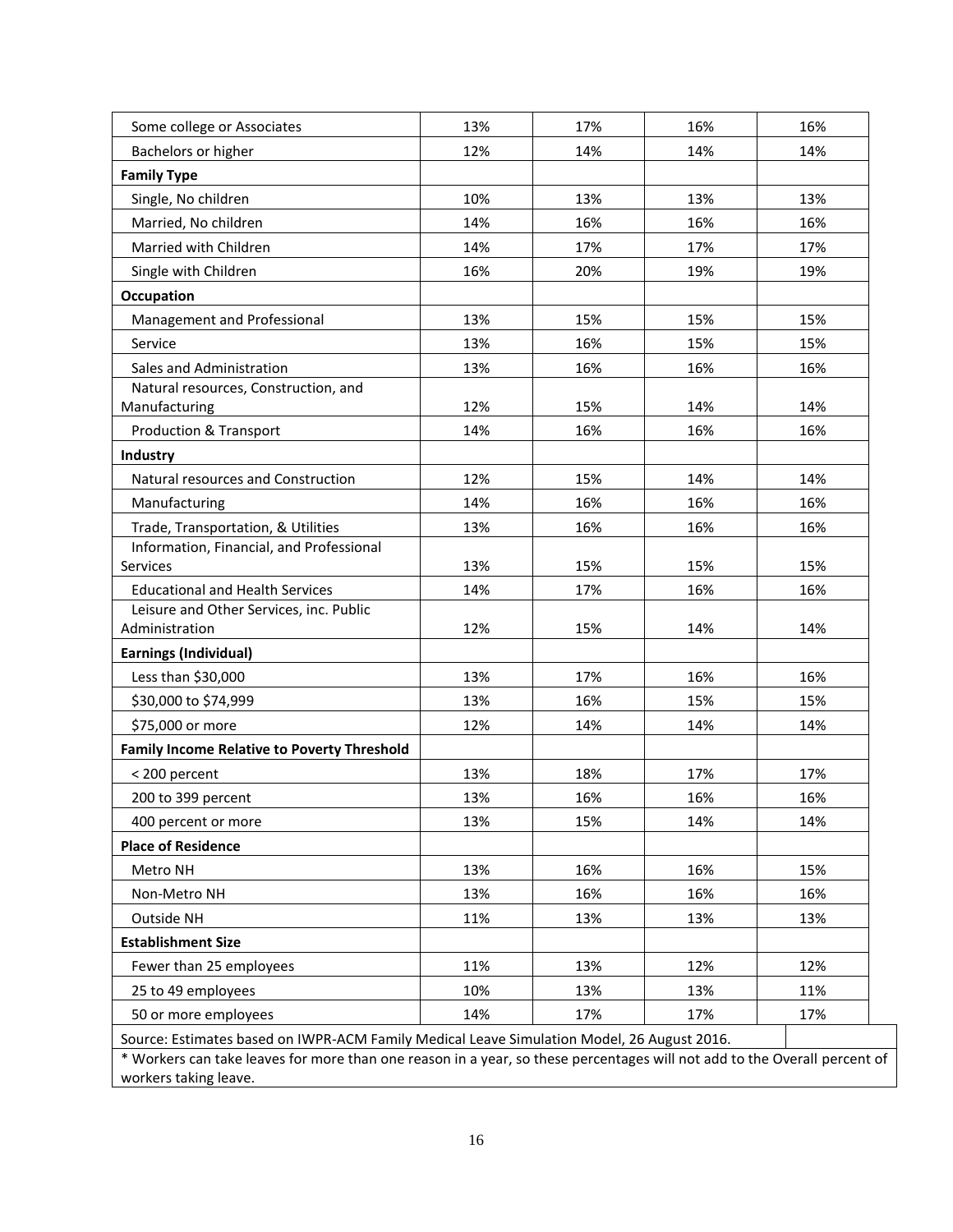Table 5 estimates the share of workers who will take leave and claim benefits in a calendar year under the proposed FMLI program when the firm size thresholds vary. These estimates differ from Table 4 because they reflect leave-taking only under the proposed paid leave program and do not include unpaid paid leave. Overall the projection estimates that 6.4 percent of workers will take leave under the FMLI program. As with all leaves (paid and unpaid), leave for personal health reasons is the most common type of leave taken when program benefits are available (3.9) percent). This is compared with maternity and bonding leave for which 2.1 percent of workers will take leave and 0.8 percent of workers who will claim family care leave benefits.

Within the year, a greater share of women than men are projected to take leaves with program benefits, while leave taking across races is fairly similar. More workers between the ages of 18 to 44 years will take leave using program benefits than workers 45 and older, with leave being the most common between the ages 30 to 44 years (8.1 percent of workers). Workers with a bachelor's degree are less likely to take leave and claim benefits compared with workers with less education. People in households with children are more likely to take leave under the programs considered, with people in single parent households being the most likely to take a leave under the program (10.2 percent of people in single parent households compared with 8.1 percent of people in married households with children). Those living in in families with lower incomes relative to the poverty threshold for their family type are more likely to take a leave and claim program benefits in a year (8.5 percent of people who earn 200 percent or less than the federal poverty threshold compared with 5.4 percent of people who earn 400 percent or above the federal poverty threshold).

|                            |                       | Size of Employer Covered by FMLI Program |                                    |                                    |  |
|----------------------------|-----------------------|------------------------------------------|------------------------------------|------------------------------------|--|
|                            | <b>Current Policy</b> | All<br><b>Employees</b>                  | Firms with 25+<br><b>Employees</b> | Firms with 50+<br><b>Employees</b> |  |
| <b>Overall</b>             | 0%                    | 6.4%                                     | 5.0%                               | 4.6%                               |  |
| <b>Reasons for Leave *</b> |                       |                                          |                                    |                                    |  |
| Own Health                 | 0%                    | 3.9%                                     | 3.1%                               | 2.9%                               |  |
| Maternity & Bonding        | 0%                    | 2.1%                                     | 1.6%                               | 1.4%                               |  |
| <b>Family Care</b>         | 0%                    | 0.8%                                     | 0.5%                               | 0.5%                               |  |
| Gender                     |                       |                                          |                                    |                                    |  |
| Men                        | 0%                    | 5.4%                                     | 4.1%                               | 3.8%                               |  |
| Women                      | 0%                    | 7.5%                                     | 5.9%                               | 5.5%                               |  |
| Race & Ethnicity           |                       |                                          |                                    |                                    |  |
| White Alone, not Hispanic  | 0%                    | 6.4%                                     | 4.9%                               | 4.6%                               |  |
| Non-White (inc. Hispanic)  | 0%                    | 6.9%                                     | 5.5%                               | 5.1%                               |  |
| Age                        |                       |                                          |                                    |                                    |  |
| 18 to 29 years             | 0%                    | 6.6%                                     | 5.0%                               | 4.6%                               |  |

**Table 5. Share of Workers Claiming Family and Medical Leave Benefits Annually As A Percentage of All Workers in New Hampshire**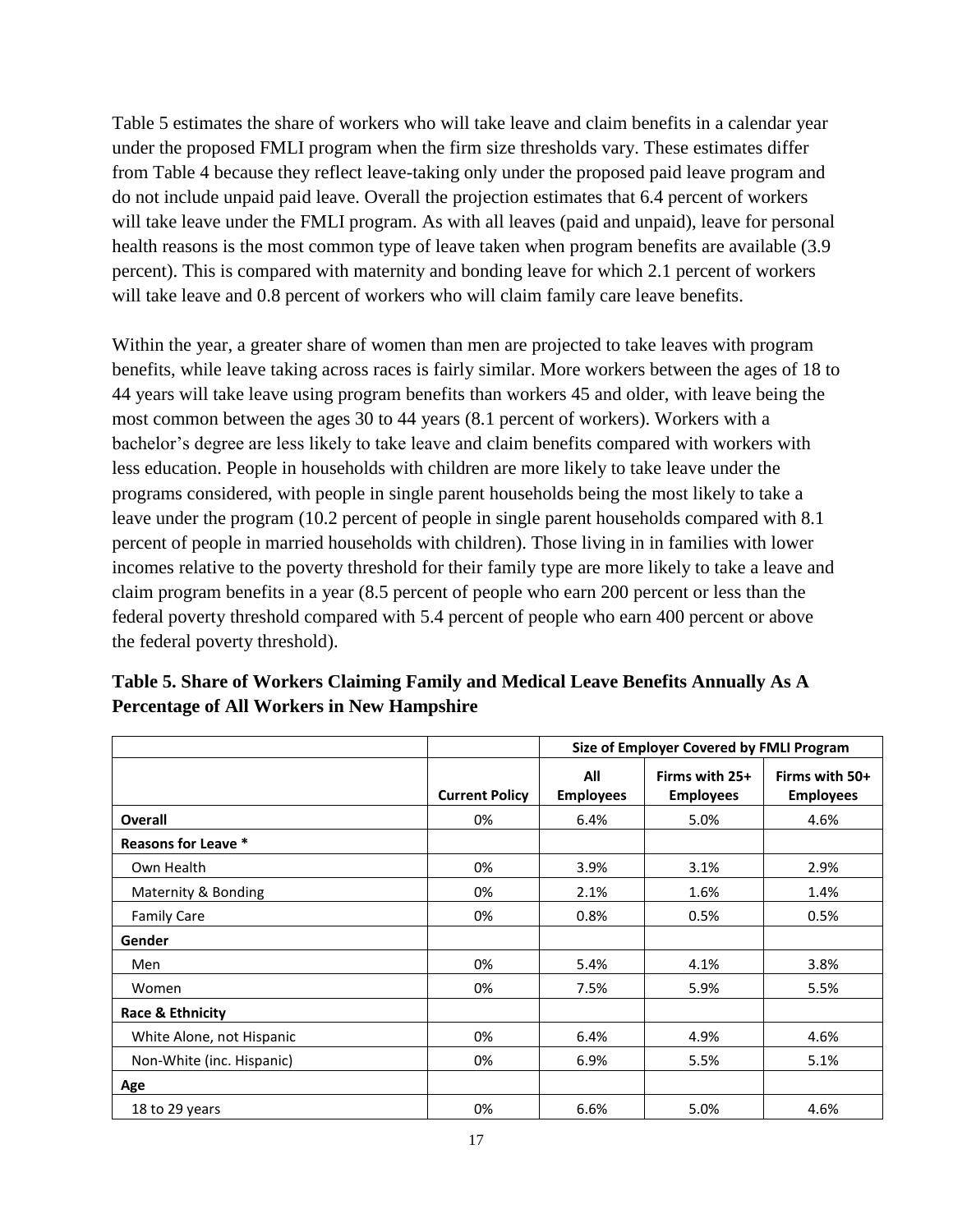| 30 to 44 years                                       | 0% | 8.1%  | 6.5% | 6.0% |
|------------------------------------------------------|----|-------|------|------|
| 45 to 59 years                                       | 0% | 5.6%  | 4.3% | 4.0% |
| 60 and older                                         | 0% | 5.0%  | 3.5% | 3.3% |
| <b>Educational Attainment</b>                        |    |       |      |      |
| HS/GED or less                                       | 0% | 6.5%  | 4.7% | 4.3% |
| Some college or Associates                           | 0% | 6.9%  | 5.4% | 4.9% |
| Bachelors or higher                                  | 0% | 5.9%  | 4.9% | 4.6% |
| <b>Family Type</b>                                   |    |       |      |      |
| Single, No children                                  | 0% | 5.2%  | 3.9% | 3.6% |
| Married, No children                                 | 0% | 5.0%  | 3.9% | 3.7% |
| Married with Children                                | 0% | 8.1%  | 6.4% | 5.8% |
| Single with Children                                 | 0% | 10.2% | 7.8% | 7.2% |
| <b>Occupation</b>                                    |    |       |      |      |
| Management and Professional                          | 0% | 6.3%  | 5.1% | 4.8% |
| Service                                              | 0% | 6.8%  | 4.8% | 4.3% |
| Sales and Administration                             | 0% | 6.7%  | 5.3% | 5.0% |
| Natural resources, Construction, and                 |    |       |      |      |
| Manufacturing                                        | 0% | 5.9%  | 3.4% | 2.9% |
| Production & Transport                               | 0% | 6.3%  | 5.2% | 4.9% |
| Industry                                             |    |       |      |      |
| Natural resources and Construction                   | 0% | 6.0%  | 2.8% | 2.3% |
| Manufacturing                                        | 0% | 6.2%  | 5.4% | 5.2% |
| Trade, Transportation, & Utilities                   | 0% | 6.4%  | 5.2% | 4.8% |
| Information, Financial, and Professional<br>Services | 0% | 6.2%  | 4.6% | 4.2% |
| <b>Educational and Health Services</b>               | 0% | 7.1%  | 6.0% | 5.7% |
| Leisure and Other Services, inc. Public              |    |       |      |      |
| Administration                                       | 0% | 6.2%  | 4.3% | 3.9% |
| Earnings (Individual)                                |    |       |      |      |
| Less than \$30,000                                   | 0% | 6.8%  | 4.8% | 4.3% |
| \$30,000 to \$74,999                                 | 0% | 6.6%  | 5.3% | 5.0% |
| \$75,000 or more                                     | 0% | 5.3%  | 4.5% | 4.1% |
| <b>Family Income Relative to Poverty Threshold</b>   |    |       |      |      |
| < 200 percent                                        | 0% | 8.5%  | 6.0% | 5.4% |
| 200 to 399 percent                                   | 0% | 6.9%  | 5.4% | 5.0% |
| 400 percent or more                                  | 0% | 5.4%  | 4.3% | 4.1% |
| <b>Place of Residence</b>                            |    |       |      |      |
| Metro NH                                             | 0% | 7%    | 5%   | 5%   |
| Non-Metro NH                                         | 0% | 7%    | 5%   | 5%   |
| Outside NH                                           | 0% | 5%    | 4%   | 4%   |
| <b>Establishment Size</b>                            |    |       |      |      |
| Fewer than 25 employees                              | 0% | 5%    | 0%   | 0%   |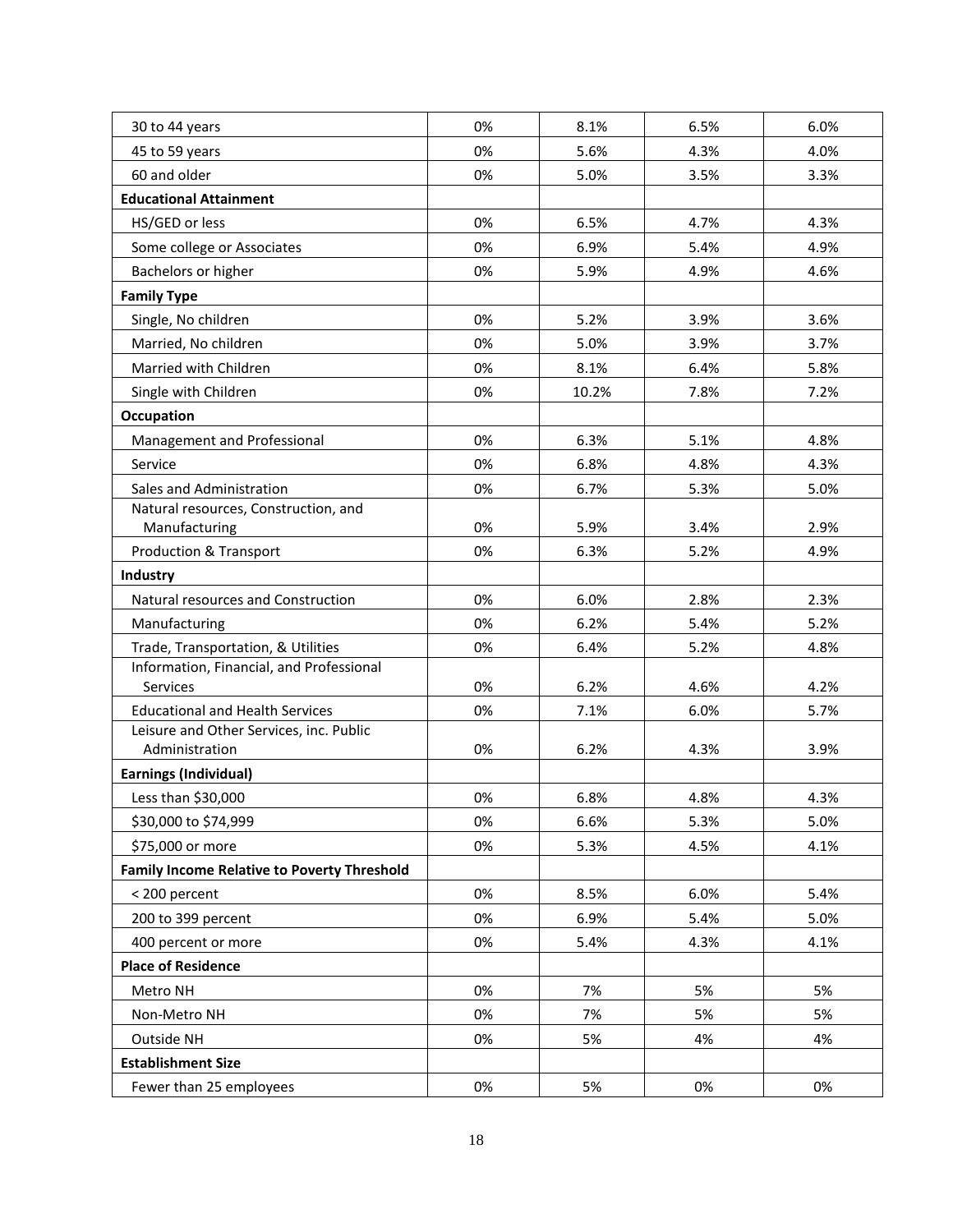| 25 to 49 employees                                                                                                      | 0% | 5% | 5% | 0% |  |
|-------------------------------------------------------------------------------------------------------------------------|----|----|----|----|--|
| 50 or more employees                                                                                                    | 0% | 7% | 7% | 7% |  |
| Source: Estimates based on IWPR-ACM Family Medical Leave Simulation Model, 26 August 2016.                              |    |    |    |    |  |
| * Workers can claim leave benefits for more than one reason in a year, so these percentages will not add to the Overall |    |    |    |    |  |
| percent of workers claiming benefits.                                                                                   |    |    |    |    |  |

Programs providing partial wage replacement for workers taking family and medical leaves would increase the overall number of workers taking paid leaves within a calendar year. Table 6 provides estimates for the percentage of workers taking leaves with pay, including both employer wages paid and FMLI benefits claimed. Employer compensation includes all sources – vacation, paid sick days, parental leave policies, etc. Overall 14 percent of workers are estimated to take paid leave each year using any of these mechanisms or in combination with FMLI benefits, which is higher than under the existing policy (10 percent) without a program in place. More workers are projected to take paid leaves, across all types of leave, under the FMLI programs; this is consistent with existing research (Baum and Ruhm 2013; Appelbaum and Milkman 2011).

Access to paid leave for own health reasons increases by 3 percentage points (9 percent under FMLI for all employees compared with 6 percent under the current policy). Paid leaves for maternity and bonding and family care leave each increase by about 1 percentage point. More women than men (15 percent and 12 percent, respectively) will take paid leave each year under a FMLI program covering all employees. Fewer workers with higher educational attainment will take paid leaves (13 percent compared with 14 percent of those with some college or associate's degree or less). People in households with children, who face more demands on their time, are more likely to take leave and see an increase in the share of workers taking paid leaves (16 percent of people in married and single households with children compared with 14 percent of people in married households and 10 percent of people in single households with no children). The share of workers taking paid leaves increases more for workers in lower income families under an FMLI program covering all employees (increasing from 7 percent to 13 percent for workers in families with income less than 200 percent of the federal poverty threshold compared with an increase from 11 percent to 13 percent for workers in families with income over 400 percent of the poverty threshold.)

| Table 6. Share of Workers Taking Paid Leave Annually (Employer Wages or Family and |
|------------------------------------------------------------------------------------|
| <b>Medical Leave Benefits) As A Percentage of All Workers in New Hampshire</b>     |

|                     |                       | Size of Employer Covered by FMLI Program |                                    |                                    |
|---------------------|-----------------------|------------------------------------------|------------------------------------|------------------------------------|
|                     | <b>Current Policy</b> | <b>All Employees</b>                     | Firms with 25+<br><b>Employees</b> | Firms with 50+<br><b>Employees</b> |
| <b>Overall</b>      | 10%                   | 14%                                      | 13%                                | 13%                                |
| Reasons for Leave * |                       |                                          |                                    |                                    |
| Own Health          | 6%                    | 9%                                       | 8%                                 | 8%                                 |
| Maternity & Bonding | 2%                    | 3%                                       | 3%                                 | 2%                                 |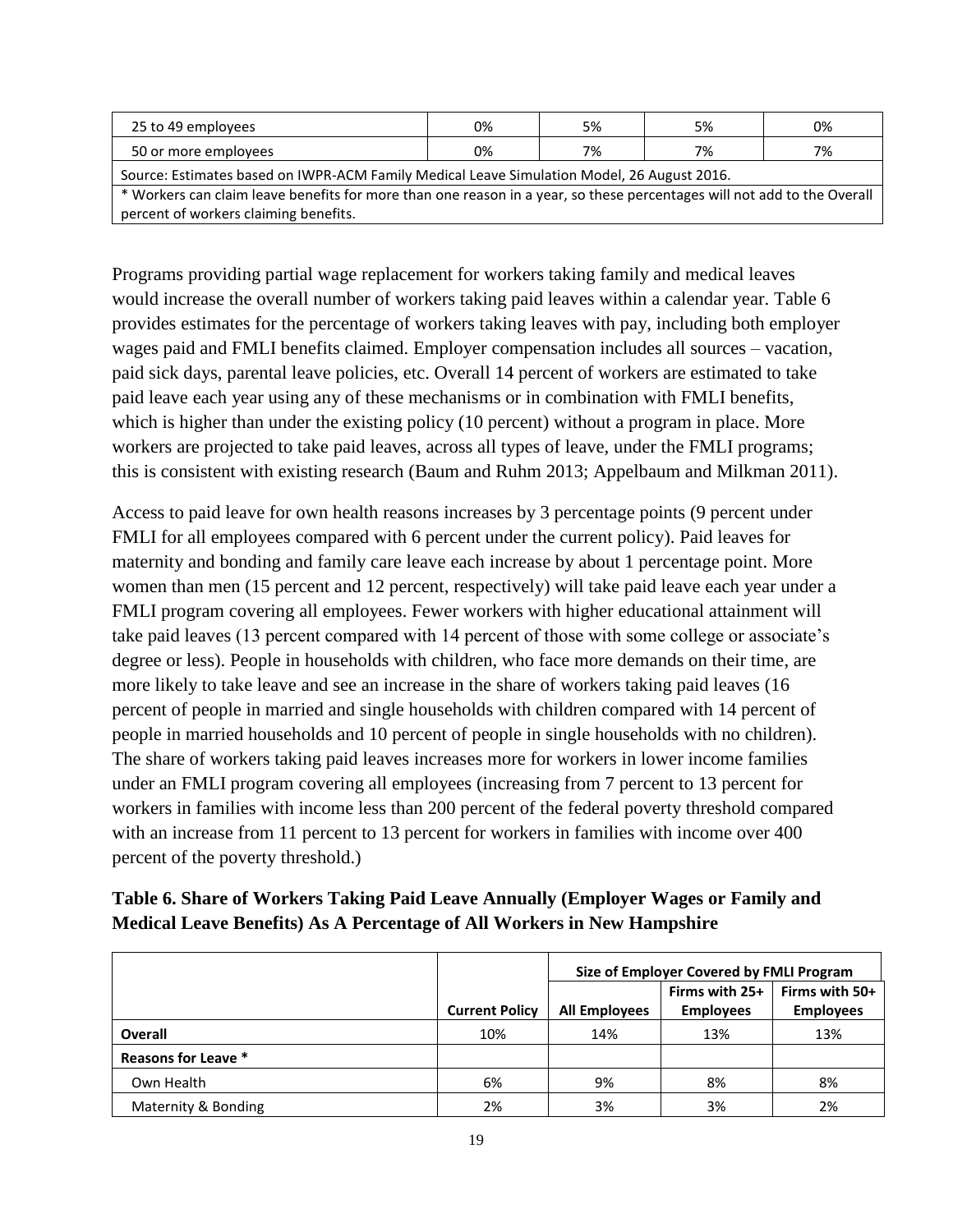| <b>Family Care</b>                                                                | 3%  | 4%  | 4%  | 3%  |
|-----------------------------------------------------------------------------------|-----|-----|-----|-----|
| Gender                                                                            |     |     |     |     |
| Men                                                                               | 9%  | 12% | 11% | 11% |
| Women                                                                             | 11% | 15% | 14% | 14% |
| <b>Race &amp; Ethnicity</b>                                                       |     |     |     |     |
| White Alone, not Hispanic                                                         | 10% | 14% | 13% | 13% |
| Non-White (inc. Hispanic)                                                         | 9%  | 13% | 13% | 12% |
| Age                                                                               |     |     |     |     |
| 18 to 29 years                                                                    | 6%  | 10% | 9%  | 9%  |
| 30 to 44 years                                                                    | 11% | 16% | 15% | 15% |
| 45 to 59 years                                                                    | 11% | 14% | 13% | 13% |
| 60 and older                                                                      | 10% | 13% | 12% | 12% |
| <b>Educational Attainment</b>                                                     |     |     |     |     |
| HS/GED or less                                                                    | 10% | 14% | 13% | 12% |
| Some college or Associates                                                        | 10% | 14% | 13% | 13% |
| Bachelors or higher                                                               | 10% | 13% | 13% | 13% |
| <b>Family Type</b>                                                                |     |     |     |     |
| Single, No children                                                               | 7%  | 10% | 10% | 9%  |
| Married, No children                                                              | 12% | 14% | 14% | 14% |
| Married with Children                                                             | 12% | 16% | 15% | 15% |
| Single with Children                                                              | 10% | 16% | 15% | 15% |
| Occupation                                                                        |     |     |     |     |
| Management and Professional                                                       | 11% | 14% | 13% | 13% |
| Service                                                                           | 8%  | 13% | 11% | 11% |
| Sales and Administration                                                          | 10% | 14% | 13% | 13% |
| Natural resources, Construction, and                                              |     |     |     |     |
| Manufacturing                                                                     | 9%  | 12% | 11% | 11% |
| Production & Transport                                                            | 10% | 14% | 13% | 13% |
| <b>Industry</b>                                                                   |     |     |     |     |
| Natural resources and Construction                                                | 9%  | 12% | 11% | 10% |
| Manufacturing                                                                     | 11% | 14% | 14% | 14% |
| Trade, Transportation, & Utilities                                                | 10% | 13% | 13% | 13% |
| Information, Financial, and Professional                                          |     |     |     |     |
| Services                                                                          | 10% | 13% | 13% | 13% |
| <b>Educational and Health Services</b><br>Leisure and Other Services, inc. Public | 11% | 15% | 14% | 14% |
| Administration                                                                    | 8%  | 12% | 11% | 11% |
| <b>Earnings (Individual)</b>                                                      |     |     |     |     |
| Less than \$30,000                                                                | 8%  | 13% | 12% | 12% |
| \$30,000 to \$74,999                                                              | 11% | 14% | 13% | 13% |
| \$75,000 or more                                                                  | 11% | 13% | 13% | 13% |
| <b>Family Income Relative to Poverty Threshold</b>                                |     |     |     |     |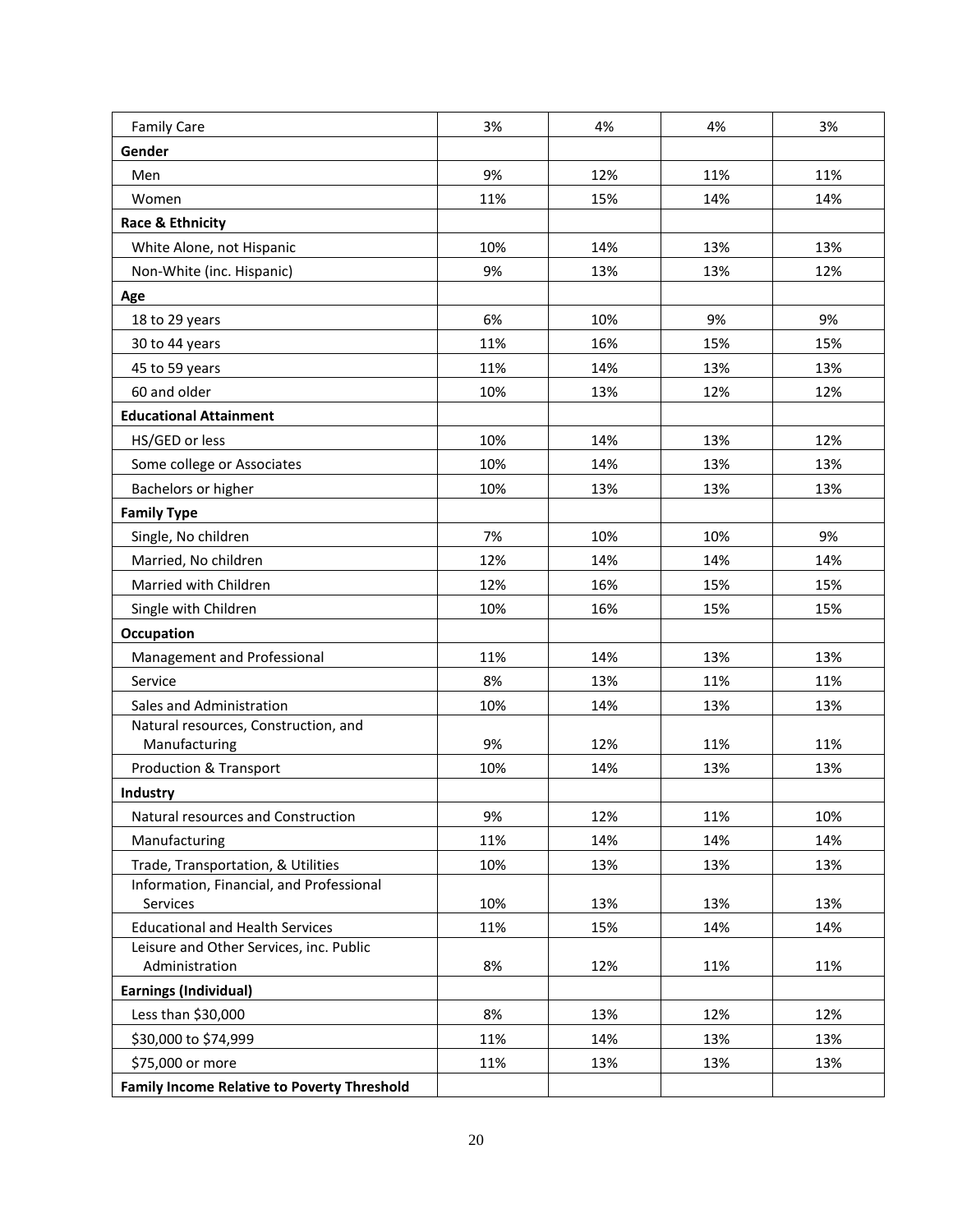| < 200 percent                                                                                                                                                    | 7%  | 13% | 11% | 11% |  |
|------------------------------------------------------------------------------------------------------------------------------------------------------------------|-----|-----|-----|-----|--|
| 200 to 399 percent                                                                                                                                               | 10% | 14% | 13% | 13% |  |
| 400 percent or more                                                                                                                                              | 11% | 13% | 13% | 13% |  |
| <b>Place of Residence</b>                                                                                                                                        |     |     |     |     |  |
| Metro NH                                                                                                                                                         | 10% | 14% | 13% | 13% |  |
| Non-Metro NH                                                                                                                                                     | 10% | 14% | 13% | 13% |  |
| Outside NH                                                                                                                                                       | 8%  | 11% | 11% | 11% |  |
| <b>Establishment Size</b>                                                                                                                                        |     |     |     |     |  |
| Fewer than 25 employees                                                                                                                                          | 7%  | 11% | 8%  | 8%  |  |
| 25 to 49 employees                                                                                                                                               | 7%  | 10% | 11% | 8%  |  |
| 50 or more employees                                                                                                                                             | 11% | 15% | 15% | 15% |  |
| Source: Estimates based on IWPR-ACM Family Medical Leave Simulation Model, 26 August 2016.                                                                       |     |     |     |     |  |
| * Workers can claim leave benefits for more than one reason in a year, so these percentages will not add to the Overall<br>percent of workers claiming benefits. |     |     |     |     |  |

The estimates in Table 7 provide information about the share of workers taking leave who receive partial wage replacement under the existing policy and proposed FMLI policy. Partial wage replacement includes both sources: employer wages including, vacation, paid sick days, parental leave policies, as well as benefits received under FMLI. Under current policies, 76 percent of workers taking leave receive some wage benefits from their employers while on leave. Under a FMLI program covering all employees the level of at least partially paid leaves increases by 10 percentage points to 86 percent.

Under FMLI, for all employees, maternity and bonding leave is the most commonly paid leave (94 percent) compared with leaves for own health reasons and family care responsibilities (83 percent and 81 percent, respectively). The largest gains in paid leave compared with the current policy is for leaves around maternity and new child bonding. Women and men are equally as likely to have partially paid leave under FMLI (86 percent), compared with the current policy under which men receive more partial wage replacement while on leave than women (77 percent and 75 percent, respectively). Under FMLI workers ages 30 to 59 years are the most likely to have partially paid leave (89 percent) compared with workers 18 to 20 years (77 percent) and workers who are 60 and older (83 percent). Access to partially paid leave increases for workers across all age groups under the FMLI. White workers receive more partially paid leave under FMLI (86 percent) compared with non-white workers (84 percent), which is similar under the current policy (76 percent of white workers compared with 71 percent of non-white workers receive partially paid leave); although this racial gap shrinks under FMLI. People with higher levels of education are more likely to have partial wage replacement while on leave, which is true for both policies and regardless of firm size, but, again, FMLI reduces inequality in paid leave across groups. Under the FMLI policy, when all employees are covered, 91 percent of people with bachelor's degrees, 84 percent of people with some college or an associate's degree, and 82 percent of people with a high school diploma/GED or less receive partially paid leave.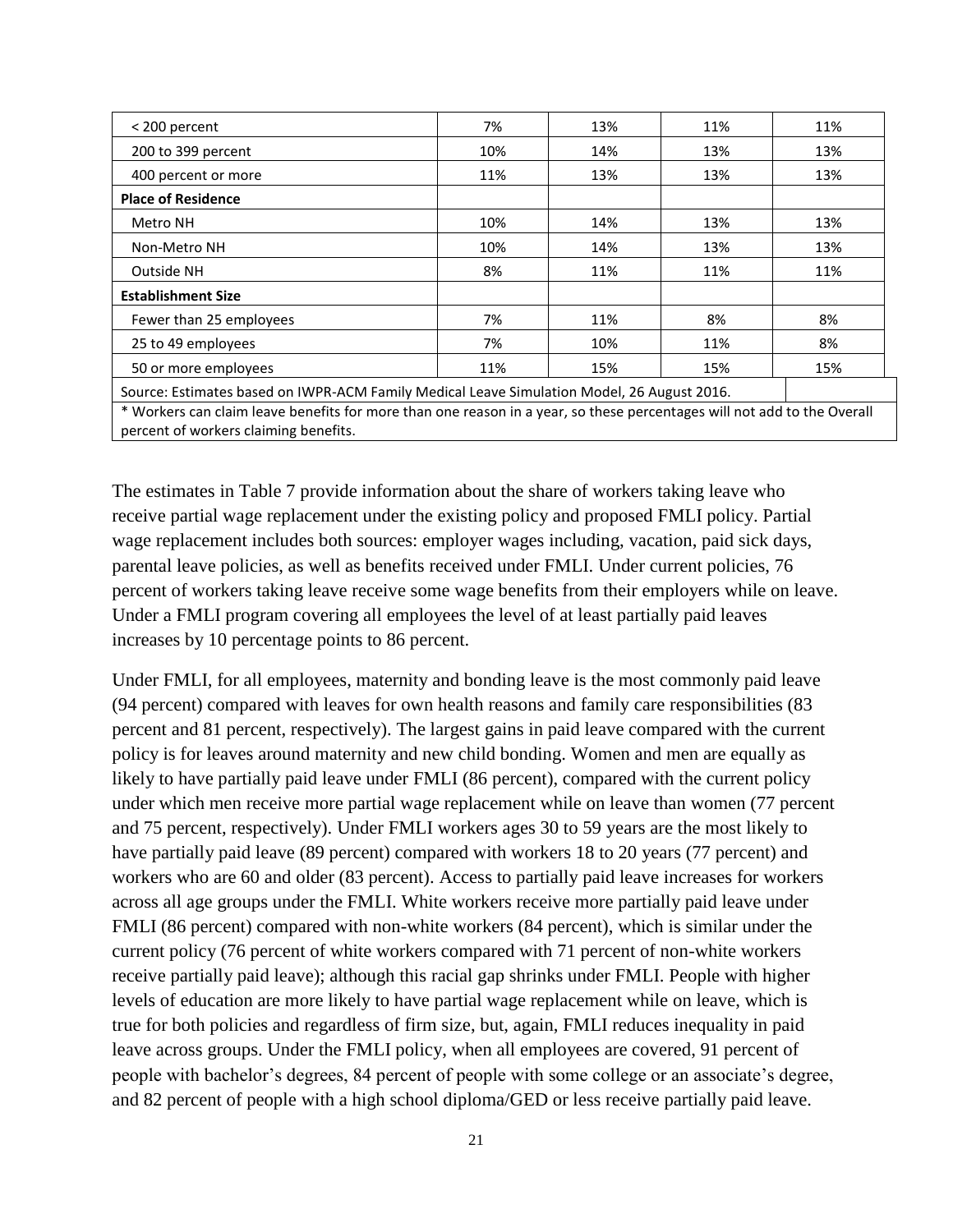People in married households with children are most likely to have partial wage replacement while on leave across policy type and firm size. People in single parent households will see the largest increase in partially paid coverage under the proposed FMLI policy – increasing from 66 percent receiving partial wage replacement while on leave to 84 percent receiving partial wage replacement when all firms are covered. Higher earners also see an increase in the likelihood of receiving partial wage replacement while on leave, which is consistent with the current policy and across firm sizes.

## **Table 7. Share of Workers Taking Leaves that Are At Least Partially Compensated (Employer Wages or Family and Medical Leave Benefits) As A Percentage in New Hampshire**

|                               |                       | Size of Employer Covered by FMLI Program |                  |                  |
|-------------------------------|-----------------------|------------------------------------------|------------------|------------------|
|                               |                       |                                          | Firms with 25+   | Firms with 50+   |
|                               | <b>Current Policy</b> | <b>All Employees</b>                     | <b>Employees</b> | <b>Employees</b> |
| <b>Overall</b>                | 76%                   | 86%                                      | 83%              | 82%              |
| <b>Reasons for Leave</b>      |                       |                                          |                  |                  |
| Own Health                    | 73%                   | 83%                                      | 80%              | 80%              |
| Maternity & Bonding           | 73%                   | 94%                                      | 88%              | 86%              |
| <b>Family Care</b>            | 77%                   | 81%                                      | 79%              | 79%              |
| Gender                        |                       |                                          |                  |                  |
| Men                           | 77%                   | 86%                                      | 83%              | 82%              |
| Women                         | 75%                   | 86%                                      | 83%              | 82%              |
| <b>Race &amp; Ethnicity</b>   |                       |                                          |                  |                  |
| White Alone, not Hispanic     | 76%                   | 86%                                      | 83%              | 82%              |
| Non-White (inc. Hispanic)     | 71%                   | 84%                                      | 81%              | 80%              |
| Age                           |                       |                                          |                  |                  |
| 18 to 29 years                | 57%                   | 77%                                      | 72%              | 71%              |
| 30 to 44 years                | 79%                   | 89%                                      | 86%              | 85%              |
| 45 to 59 years                | 82%                   | 89%                                      | 87%              | 86%              |
| 60 and older                  | 76%                   | 83%                                      | 80%              | 80%              |
| <b>Educational Attainment</b> |                       |                                          |                  |                  |
| HS/GED or less                | 71%                   | 82%                                      | 78%              | 77%              |
| Some college or Associates    | 73%                   | 84%                                      | 81%              | 80%              |
| Bachelors or higher           | 85%                   | 91%                                      | 89%              | 89%              |
| <b>Family Type</b>            |                       |                                          |                  |                  |
| Single, No children           | 65%                   | 78%                                      | 74%              | 73%              |
| Married, No children          | 83%                   | 88%                                      | 86%              | 86%              |
| Married with Children         | 82%                   | 92%                                      | 89%              | 88%              |
| Single with Children          | 66%                   | 84%                                      | 80%              | 78%              |
| Occupation                    |                       |                                          |                  |                  |
| Management and Professional   | 84%                   | 91%                                      | 89%              | 89%              |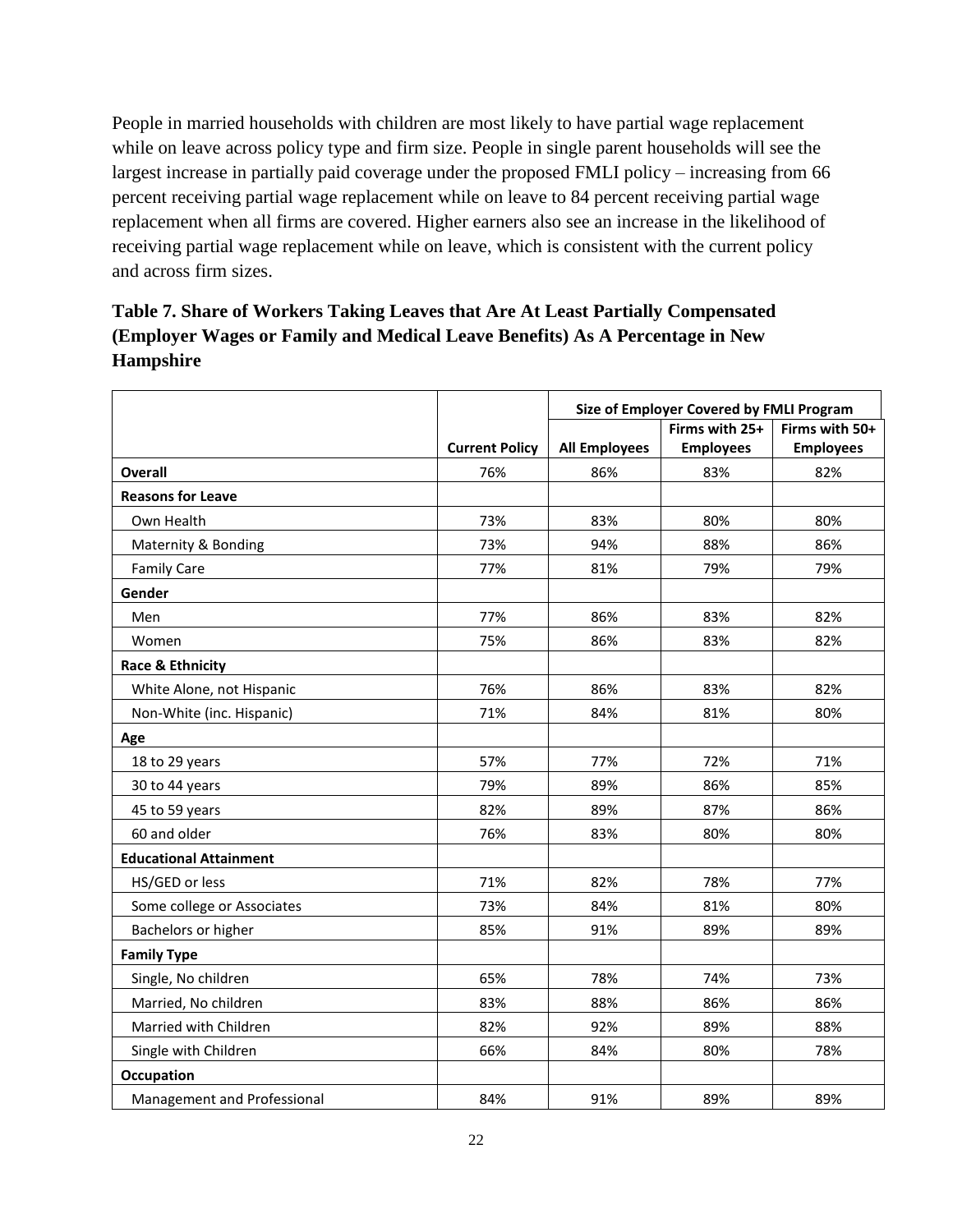| Service                                                                                    | 64% | 79% | 75% | 73% |
|--------------------------------------------------------------------------------------------|-----|-----|-----|-----|
| Sales and Administration                                                                   | 74% | 85% | 82% | 81% |
| Natural resources, Construction, and                                                       |     |     |     |     |
| Manufacturing                                                                              | 72% | 83% | 76% | 76% |
| Production & Transport                                                                     | 73% | 83% | 81% | 80% |
| Industry                                                                                   |     |     |     |     |
| Natural resources and Construction                                                         | 71% | 83% | 75% | 74% |
| Manufacturing                                                                              | 80% | 88% | 86% | 86% |
| Trade, Transportation, & Utilities                                                         | 74% | 84% | 82% | 81% |
| Information, Financial, and Professional                                                   |     |     |     |     |
| Services                                                                                   | 80% | 88% | 85% | 85% |
| <b>Educational and Health Services</b>                                                     | 79% | 88% | 86% | 86% |
| Leisure and Other Services, inc. Public                                                    |     |     |     |     |
| Administration                                                                             | 68% | 81% | 76% | 76% |
| <b>Earnings (Individual)</b>                                                               |     |     |     |     |
| Less than \$30,000                                                                         | 64% | 78% | 74% | 73% |
| \$30,000 to \$74,999                                                                       | 82% | 90% | 88% | 87% |
| \$75,000 or more                                                                           | 92% | 95% | 94% | 94% |
| <b>Family Income Relative to Poverty Threshold</b>                                         |     |     |     |     |
| < 200 percent                                                                              | 51% | 74% | 68% | 66% |
| 200 to 399 percent                                                                         | 74% | 85% | 82% | 81% |
| 400 percent or more                                                                        | 86% | 91% | 90% | 89% |
| <b>Place of Residence</b>                                                                  |     |     |     |     |
| Metro NH                                                                                   | 77% | 86% | 84% | 83% |
| Non-Metro NH                                                                               | 74% | 84% | 81% | 81% |
| Outside NH                                                                                 | 78% | 87% | 85% | 84% |
| <b>Establishment Size</b>                                                                  |     |     |     |     |
| Fewer than 25 employees                                                                    | 67% | 80% | 66% | 66% |
| 25 to 49 employees                                                                         | 67% | 81% | 82% | 67% |
| 50 or more employees                                                                       | 80% | 88% | 88% | 88% |
| Source: Estimates based on IWPR-ACM Family Medical Leave Simulation Model, 26 August 2016. |     |     |     |     |

### **CONCLUSION**

Adopting a program to provide family and medical leave insurance in New Hampshire would increase access to partial wage replacement for workers when they or their families experience serious illness or the arrival of a new child. The findings indicate that higher numbers of workers would take leave under the proposed FMLI policy, which is consistent with research findings from other state policies and the purpose of the FMLI policy (Baum and Ruhm 2013; Appelbaum and Milkman 2011). Programs with more universal coverage of workers appear to provide benefits at a lower cost per capita. That is, covering workers according to firm size affects the associated costs of the program and the amount of benefits participants will receive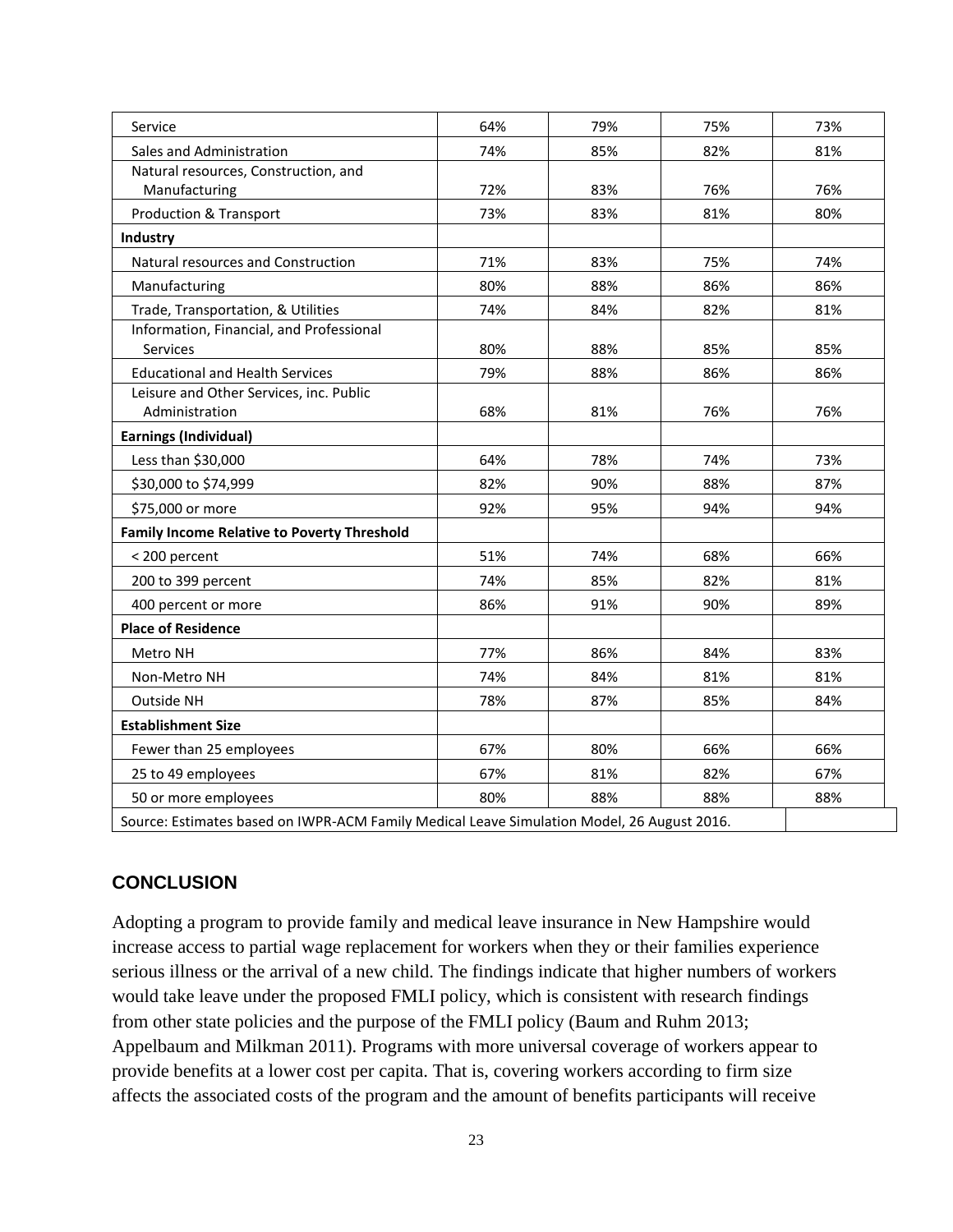under each policy proposal. Leave-taking across firms with 25 or more employees and 50 or more employees is relatively similar. The average weekly premium on a per worker basis fluctuates between \$5.11 when all firms are covered and \$5.86 when firms with 50 or more employees are covered and yields an average weekly benefit of \$462 and \$487, respectively. Total costs as a percent of earnings are highest when coverage includes only firms of 50 or more employees (0.60 percent) and lowest when all firms are included (0.52 percent). When the associated costs of the program can be distributed among more workers the cost per worker is diminished and more workers obtain coverage.

This is especially true in the preliminary estimates made for FMLI programs based on voluntary participation of workers. Within the range of levels of participation considered, voluntary programs would have premium costs that are 30 to 60 percent higher than a FMLI program covering all employees regardless of their establishment size. Very few data are available to compare the model estimates to worker behaviors under these circumstances and, therefore, these estimates should be considered a preliminary starting point for program costs if policymakers were to decide on a program with voluntary participation or "opting-in" on the part of workers.

In terms of impacts on workers, the more universal FMLI program coverage provides broader based benefits to workers taking leaves. In addition, the most universal program also had the greatest impact on inequality across social groups because the program benefits raise up the most vulnerable groups.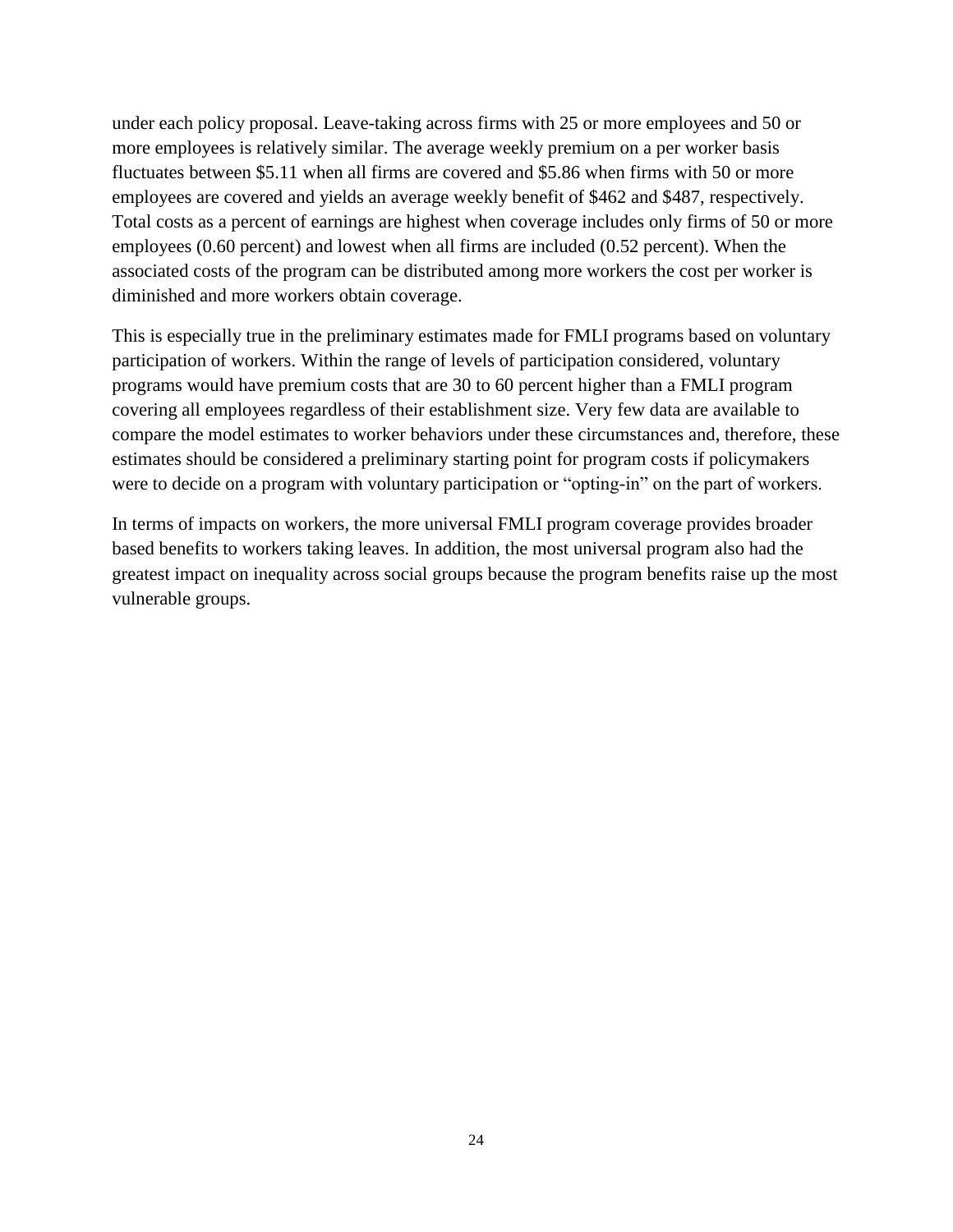## **REFERENCES**

- Appelbaum, Eileen and Ruth Milkman. 2011. *Leaves That Pay: Employer and Worker Experiences with Paid Family Leave in California*. Policy Brief. Center for Economic and Policy Research. <http://www.cepr.net/documents/publications/paid-family-leave-1-2011.pdf> (accessed January 21, 2016).
- Baum, Charles L. and Christopher J. Ruhm. 2013. *The Effects of Paid Family Leave in California on Labor Market Outcomes*. Working Paper, 19741. National Bureau of Economic Research. <http://www.nber.org/papers/w19741> (accessed January 21, 2016).
- Halpern, Diane F. and Susan Elaine Murphy. 2013. *From Work-Family Balance to Work-Family Interaction: Changing the Metaphor*. Routledge.
- Klerman, Jacob, Kelly Daley, and Alyssa Pozniak. 2014. *Family and Medical Leave in 2012: Technical Report*. Cambridge, MA: Abt Associates. <http://www.dol.gov/asp/evaluation/fmla/FMLA-2012-Technical-Report.pdf> (accessed December 15, 2015).
- Smith, Kristin. 2016. *Over 80 Percent of New Hampshire Residents Support Paid Family and Medical Leave Insurance.* Carsey Research National Research Brief #103. Carsey School of Public Policy, University of New Hampshire. <http://scholars.unh.edu/cgi/viewcontent.cgi?article=1279&context=carsey&preview\_mo de=1&z=1472649636> (accessed October 12, 2016).
- Smith, Kristin and Nicholas Adams. 2016. *Paid Family and Medical Leave in New Hampshire: Who Has It? Who Takes It?* Carsey Research National Research Brief #105. Carsey School of Public Policy, University of New Hampshire. <http://scholars.unh.edu/cgi/viewcontent.cgi?article=1282&context=carsey> (accessed October 12, 2016).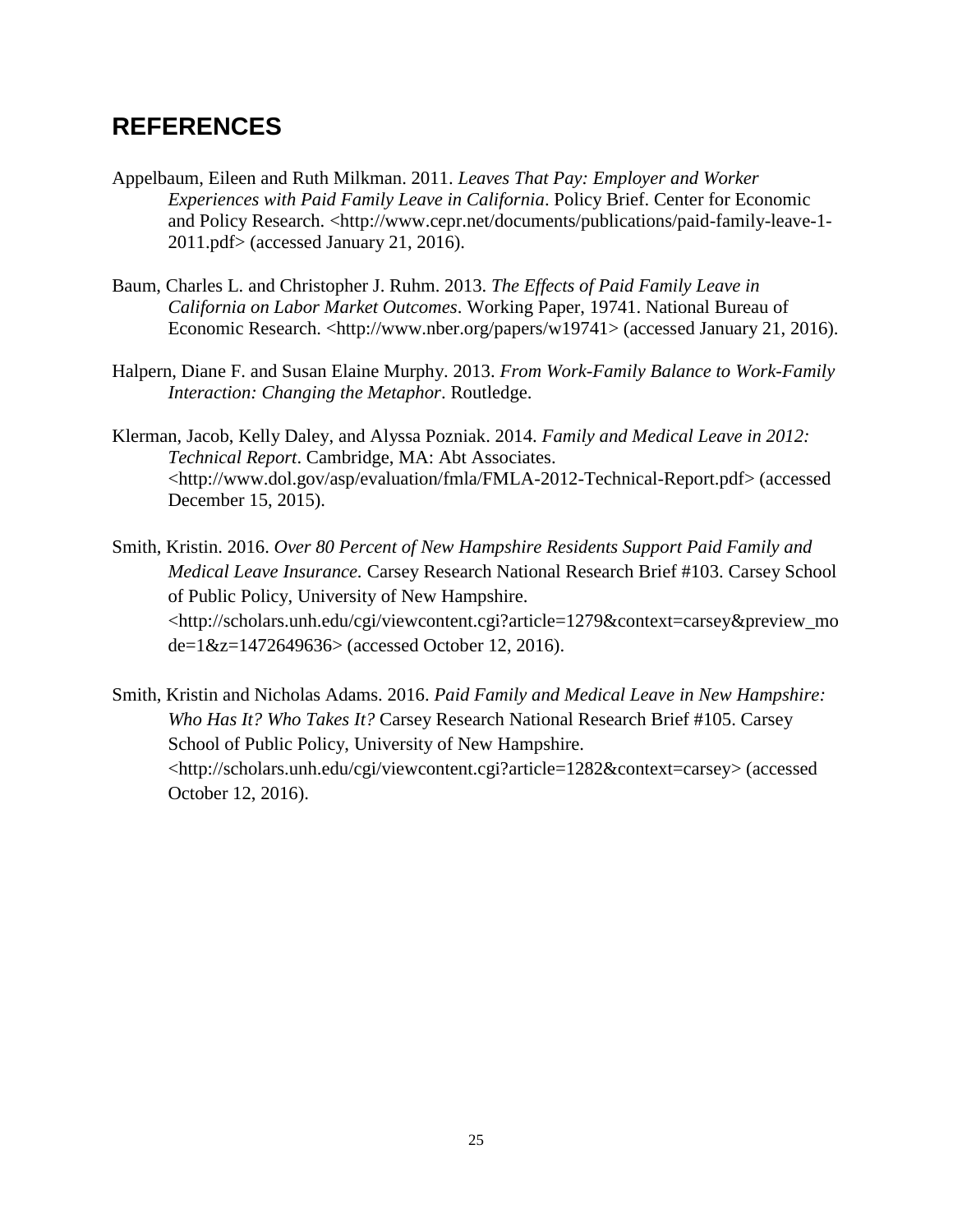## **APPENDIX**

## **Table 1A. Employment and Earnings Data of New Hampshire Workers**

|                                     |                   |                    | Average         |
|-------------------------------------|-------------------|--------------------|-----------------|
| Private                             | <b>Employment</b> | <b>Total Wages</b> | <b>Earnings</b> |
| All establishments                  | 541,423           | \$28,052,004,128   | \$51,812        |
| Establishments employing 25 or more | 394,068           | \$20,475,134,039   | \$51,958        |
| Establishments employing 50 or more | 333,323           | \$17,539,122,373   | \$52,619        |
| <b>Local Government</b>             |                   |                    |                 |
| All establishments                  | 57,203            | \$2,453,687,762    | \$42,894        |
| Establishments employing 25 or more | 54,987            | \$2,384,438,014    | \$43,364        |
| Establishments employing 50 or more | 51,789            | \$2,286,942,177    | \$44,158        |
| <b>State Government</b>             |                   |                    |                 |
| All establishments                  | 20,544            | \$1,000,829,950    | \$48,716        |

Source: Earnings data provided by Economic and Labor Market Information Bureau, New Hampshire Employment Security, 2014.